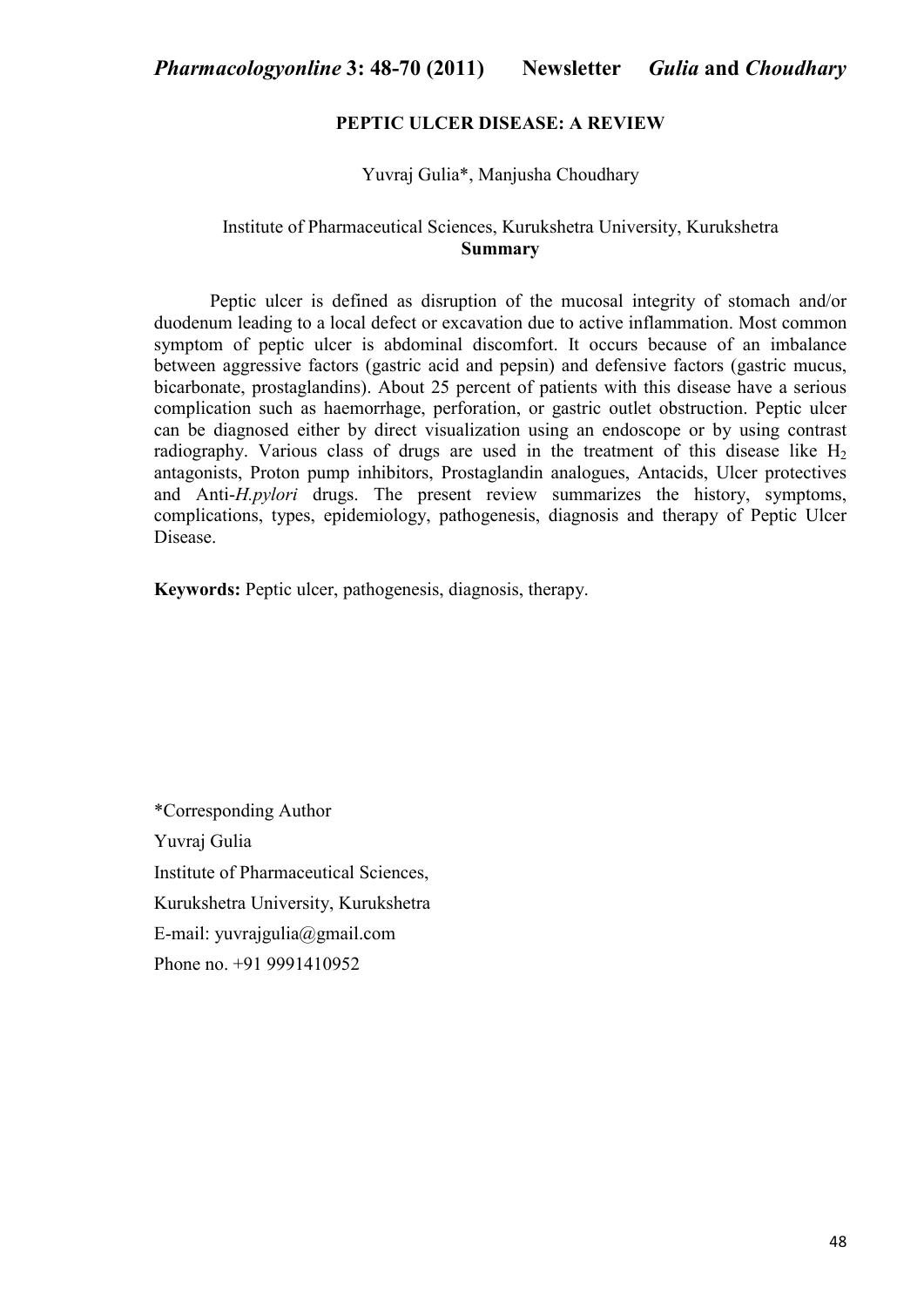# **Peptic Ulcer**

 Peptic ulcer is defined as disruption of the mucosal integrity of stomach and/or duodenum leading to a local defect or excavation due to active inflammation $[1]$ . The word 'peptic' refers to pepsin a stomach enzyme that break down proteins. Peptic ulcer located in stomach is called gastric ulcer $^{[2]}$ .

#### **History of Peptic Ulcer**

 The existence of gastric ulceration was acknowledged by Diocles of Carystos (350 B.C.), Celsus, and Galen (131–201 A.D.). In 1910, Schwartz first quoted the dictum "No Acid, No Ulcer". In 1982, Warren and Marshall provided the first insight into an important pathogenic factor in peptic ulcer disease with the discovery of *Helicobacter pylori* (*H.pylori*) [3]. The etiopathogenesis of peptic ulcer has changed from Schwartz's dictum "No acid-No ulcer" to "No mucosal damage-No ulcer" and recently to "No *Helicobacter pylori*-No ulcer<sup> $n[4]$ </sup>. Before 16<sup>th</sup> century, Avicenna noted the relationship between gastric pain and mealtimes. Later on Stahl (1728) hypothesized that some fevers and gastric inflammation are associated with ulcerations<sup>[5]</sup>. In 1737, Morgagni described both gastric and duodenal ulcer at autopsy. In 1761, it was hypothesized that pain is associated with stomach ulcers. G. Bottcher and M.Letulle (1875) and J.Cohnheim (1880) hypothesized that ulcers are caused by bacteria and chemical factors, respectively<sup>[6]</sup>.

John Lykoudis, a general practitioner in Greece, treated patients for peptic ulcer disease with antibiotics, beginning in 1958, long before it was commonly recognized that bacteria were a dominant cause for the disease.

 It was a previously widely accepted misunderstanding that the use of chewing gum resulted in gastric ulcers. The medical profession believed that this was because the action of masticating on gum caused the over-stimulation of the production of hydrochloric acid (HCl) in the stomach. The low acidity (pH 2) or hyperchlorhydria was then believed to cause erosion of the stomach lining in the absence of food, thus causing the development of the gastric ulcers<sup>[7]</sup>. On the other hand, in the recent past, some believed that natural tree resin extract, mastic gum, actively eliminates the *H.pylori* bacteria[8]. However, multiple subsequent studies have found no effect of using mastic gum on reducing *H.pylori*  $levels^{[9,10]}$ .

 In the year 1959, Leiber and Lefevre published a follow up study demonstrating that antibiotics prevent the conversion of urea to ammonia in the human stomach<sup>[11]</sup>. In 1962, Susser and Stein proved that stress causes peptic ulcer disease<sup>[12]</sup>. The discovery of the compound cimetidine by researchers at the UK laboratories of Smith Kline & French in the 1970s, transformed the lives of millions of people. It was sold under the trademark Tagamet, and was the first effective anti-ulcer drug that made a revolutionary impact on treatment. It decreases acid secretion, thus promoting healing of ulcers<sup>[13]</sup>.

 In 1982, Warren and Marshall showed that there is a relationship between *H.pylori*  and Peptic Ulcer Disease (PUD). Their paper was published in June, 1984. Many reviewers disliked the paper. In order to answer his critics, he tested on himself and consumed *H.pylori*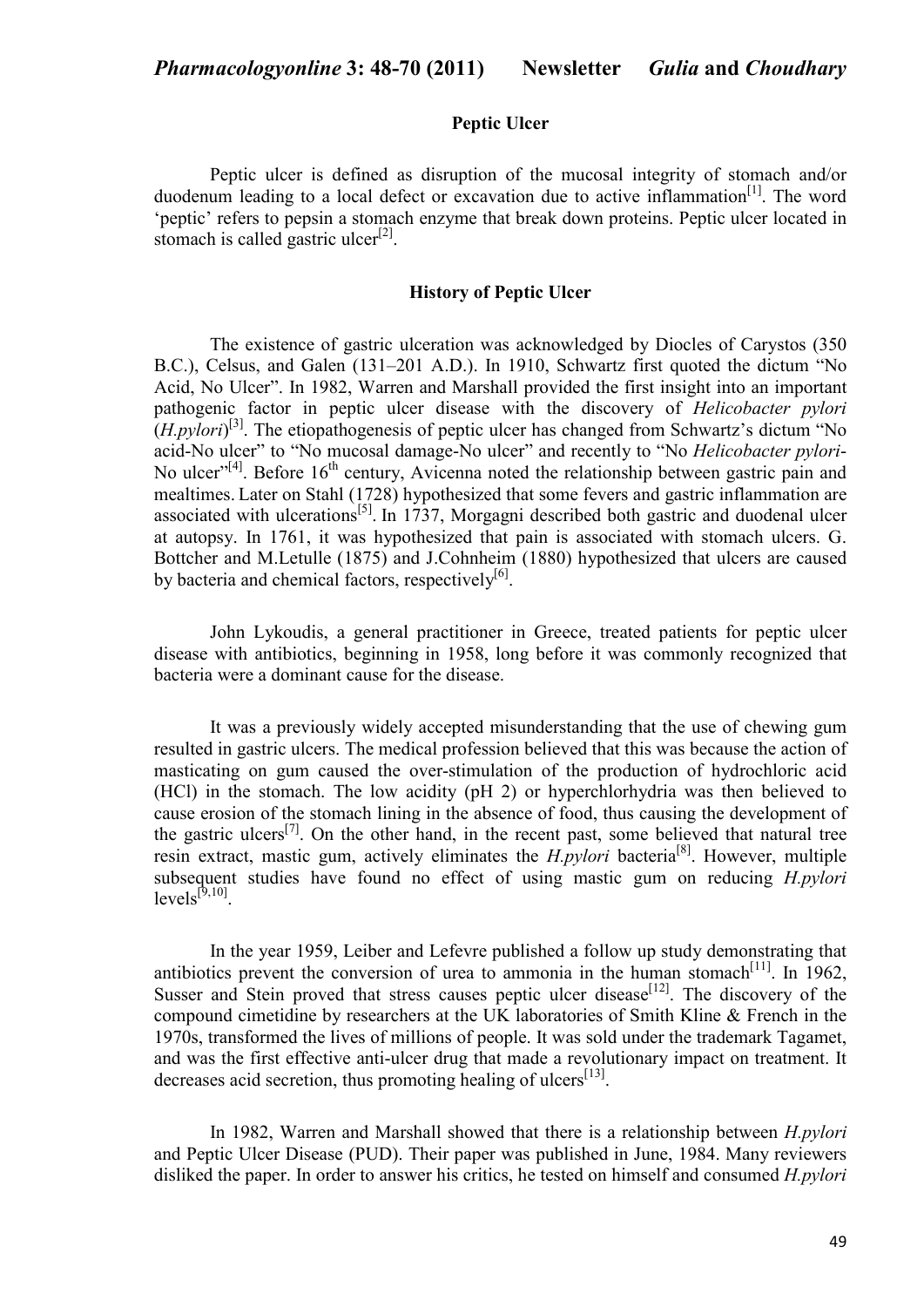and became ill. He then took antibiotics and got rid of his symptoms. In 2005, Warren and Marshall were awarded the Nobel prize in physiology or medicine for their work on *H.pylori* and  $\text{PUD}^{[14]}$ .

 In 1990, Rauws and Tytgat described the cure of duodenal ulcer by eradication of *H.pylori* using a triple-therapy regimen consisting of bismuth and 2 antibiotics. Triple therapy, modernized to a PPI and 2 antibiotics soon became first line therapy for eradication<sup>[15]</sup>.

 In 1992, Covocci *et al* sequenced the CagA gene, which encodes for a cytotoxin associated surface protein, which correlated strongly with strains of *H.pylori* that caused duodenal ulcers. It was the first description of a virulence factor for *H.pylori* infection determined by molecular techniques<sup>[16]</sup>.

 In 1997, the Centers for Disease Control and Prevention, with other government agencies, academic institutions, and industry, launched a national education campaign to inform health care providers and consumers about the link between *H.pylori* and ulcers. This campaign reinforced the news that ulcers are a curable infection, and that health can be greatly improved and money saved by disseminating information about *H.pylori*<sup>[17]</sup>. Later in the same year, Tomb *et al* completely sequenced the entire 16,67,867 base pair *H.pylori* genome. This assisted in identifying new virulence factors for the infectivity of *H.pylori* on the molecular  $level^{[18]}$ .

In 2001, Chan *et al* showed in a randomized control trial that eradication of *H.pylori* even prevents bleeding from ulcers that are caused by aspirin and other Non-steroidal antiinflammatory drugs (NSAID)<sup>[19]</sup>.

### **Symptoms**

 Most common symptom of peptic ulcer is abdominal discomfort. This discomfort comes and goes for several days of week, generally occurs 2 to 3 hrs after a meal, in the middle of night, when stomach is empty. Other symptoms include blood loss leading to anaemia, weight loss, poor appetite, bloating, burping, nausea and vomiting. In patients with advanced stage emergency symptoms are sharp, sudden, persistent accompanied with stomach pain, bloody or black stools, blood in vomit, etc.

## **Complications**

About 25 percent of patients with peptic ulcer disease have a serious complication such as haemorrhage, perforation, or gastric outlet obstruction. Silent ulcers and complications are more common in older patients and in patients taking NSAID.

- **1. Bleeding:** It is the most frequent complication, which occurs in 15-20% patients. It accounts for 25% ulcer deaths.
- **2. Perforation:** It occurs in 5% patients. It accounts for about 67% ulcer deaths.
- **3. Obstruction from edema:** It occurs in 2% patients. It most often occurs due to pyloric channel ulcers. It causes crampy abdominal pain<sup>[20,21]</sup>.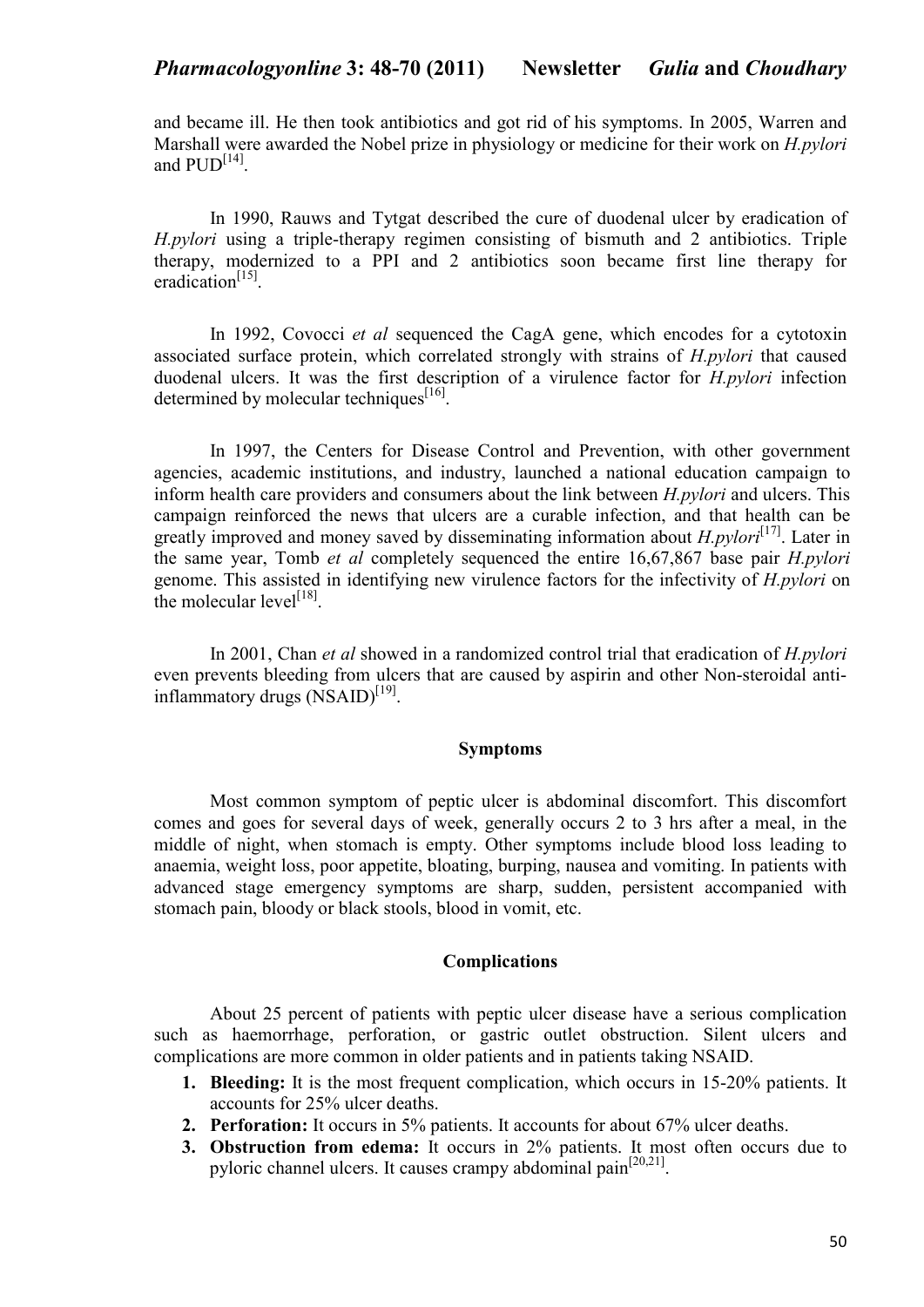### **Types of Peptic Ulcer**

On the basis of location, peptic ulcers are categorized as follows: *Gastric Ulcer*: Occurrence of ulcer in the stomach, more commonly in older age group. *Duodenal Ulcer*: Occurrence of ulcer in the duodenum. They occur commonly in younger individuals and are evenly distributed among various socioeconomic groups. These patients have higher than normal levels of acid secretion rates. Depending on severity, peptic ulcers are classified as: *Acute Peptic Ulcer*: These ulcers involve tissues to the depth of the submucosa. They may arise in the form of single or multiple lesions. They are found in many sites of stomach and in the first few centimetres of duodenum. *Chronic Peptic Ulcer*: These ulcers penetrate through the epithelial and muscle layers of stomach wall and may include the adjacent pancreas or liver. In majority of cases, they occur singly in the pyloric antrum of the stomach and in the duodenum[22] .

### **Epidemiology of Peptic ulcer**

Peptic ulcer used to be a rare disease before  $19<sup>th</sup>$  century. Acute perforations of gastric ulcers were first reported in young girls in the beginning of 19<sup>th</sup> century. With the progress of  $19<sup>th</sup>$  century, peptic ulcer disease became frequent both in men and women<sup>[23]</sup>.

In the West, this disease affects equally in men and women whereas, in India, men are affected 18 times more commonly than women. In a vast, developing country like India it is impossible to obtain exact figures of disease incidence and differences are bound to exist between regions.

 In India, peptic ulcer is more prevalent in Jammu and Kashmir, followed by Southern India. North India comes next, and East and North East have comparatively lower prevalence<sup>[24]</sup>. Greater prevalence of peptic ulcer in southern India over northern India may be attributed to the fact that rice is the staple food in this region<sup>[25,26]</sup>.

In United States approximately 4 million people have peptic ulcers, 3,50,000 new cases diagnosed, 1,80,000 hospitalized and 5000 people die each year as a result of peptic ulcer. The lifetime likelihood for developing a peptic ulcer is about 10% for males and 4% for females. Through autopsy studies and biopsy, prevalence of 6 to 14% for men and 2 to 6% for women was found. The male to female ratio for duodenal ulcers is 3:1 and for gastric ulcers is  $2:1^{[27]}$ . The mortality rate for duodenal ulcer in 1962 was 3.1 per 100,000 and for gastric ulcer it was 3.5 per 100,000; these rates had decreased to about 1 per 100,000 each by 1979<sup>[28,29]</sup>. In 1998, the total mortality rate due to peptic ulcer in United States was found to be 3.47 per  $100,000^{[27]}$ . Gastric ulcer has a higher mortality rate than duodenal ulcer because of its prevalence in older patients $[30-32]$ .

 In young Norwegians, the annual incidence of duodenal ulcer was approximately 2 in 1000 men and 0.9 in 1000 women, while for gastric ulcer the annual incidence was approximately 1.5 in 1000 men and 0.9 in 1000 women<sup>[33]</sup>.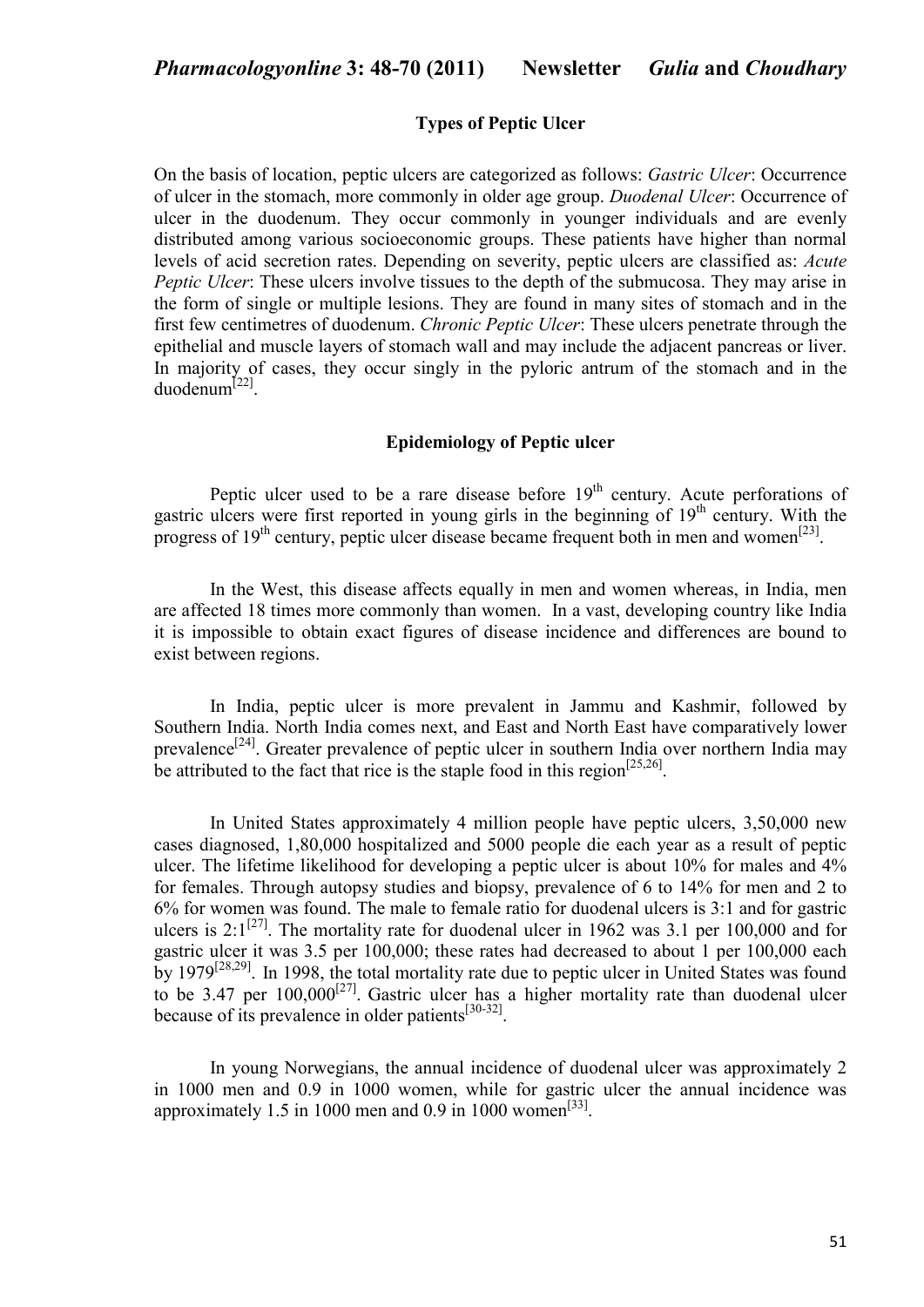In Japan, the male-to-female ratio for peptic ulcer was 2:1, but the overall gastric ulcer rate was about 1.5 times greater than that for duodenal ulcer $|^{34}$ . In USA, the prevalence of duodenal ulcer is 4 times that of gastric ulcer, while in Pakistan, it is 5 times that of gastric ulcers, while in some parts of India this ratio is  $32:1^{[35]}$ .

*H.pylori* infection is a major etiologic factor of peptic ulcer. Over 90% duodenal ulcers and  $70\%$  gastric ulcers occur due to  $H.pylori$  infection<sup>[36,37]</sup>. There are large differences in the prevalence of infection among ethnic groups in different societies. White Americans have lower infection rates than black Americans, and Australians of southern European origin have higher infection rates than Australians of Anglo-Celtic ancestry<sup>[38]</sup>.

 In developing countries such as India, Peru and Thailand, exposure to *H.pylori* occurs in childhood. Sero-surveys indicate a sero-prevalence of 22-57% in children under the age of five, increasing to 80-100% by the age of 20 and thereafter it remains constant. In Peru, age specific prevalence rates rise as high as 90% in persons over 60 years of age. In Thailand, 17.5% of children 5-9 years old and 75% of individuals 30-49 years of age were infected with *H.pylori*[39-41] .

 In developed countries such as US, serologic evidence of *H.pylori* is uncommon before the age 10, increases to 10% in those between 18 and 30 years of age and to 50% in those older than 60 years<sup>[42]</sup>. The incidence of *H.pylori* below the age 30 is dramatically decreasing in developed countries due to improved socioeconomic conditions<sup>[43]</sup>.

 In northern Iran, 40% children of a school were diagnosed as *H.pylori* positive and results suggested that the source of drinking water may play a role in transmission of *H.pylori*[44] .

 In a study by Drumm *et al*, a specific antibody was detected in 74% of the parents and 82% of the siblings of *H.pylori*-infected children. These results suggested strong personto-person transmission of this infective organism, which occurs via oral-oral route or fecaloral route[45,46] .

 Studies from India suggest that between 75%-90% of ulcers in India heal with antibiotic therapy aimed at *H.pylori* eradication<sup>[39]</sup>. Now, PUD encompassing gastric and duodenal ulcer is the most prevalent gastrointestinal disorder. Three out of 1000 individuals have peptic ulcer every year and an estimated 15,000 deaths occur each year as a result of PUD. 20% of the ulcer episodes are associated with bleeding  $[47,48]$ .

## **Pathogenesis of Peptic Ulcer**

Peptic ulcers occur because of an imbalance between aggressive factors (gastric acid and pepsin) and defensive factors (gastric mucus, bicarbonate, Prostaglandins). Gastric ulceration occurs when mucosal defences fail, as when mucosal blood flow drops, gastric emptying is delayed, or epithelial restitution is impaired<sup>[49]</sup> (Figure 1).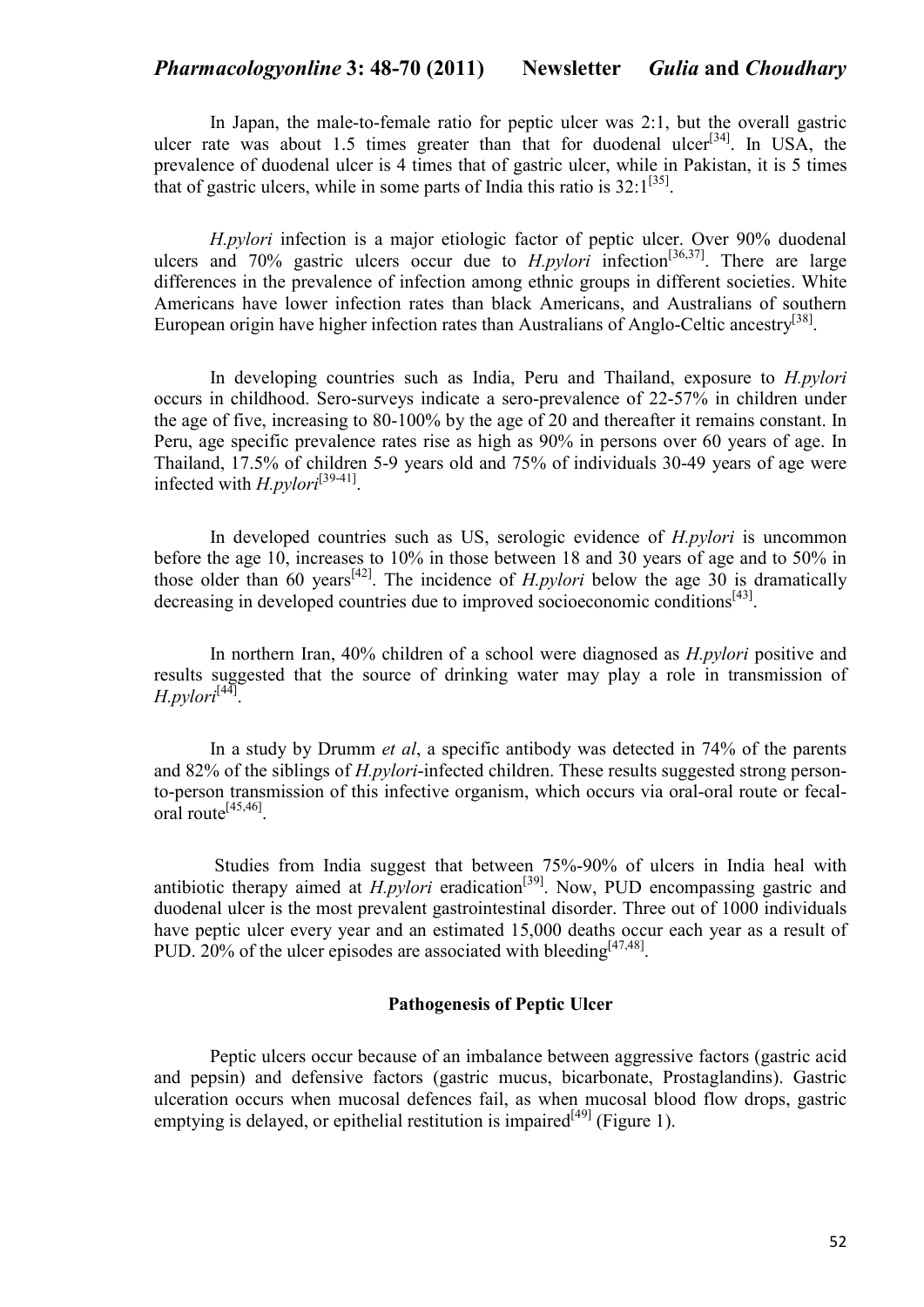

## **Figure 1. Role of aggressive and defences factors in the pathogenesis of peptic ulcer (Adopted from Robbin and Cotran's Pathologic Basis of Disease).**

The factors that produce ulceration by aggravating gastric acid and pepsin secretion are divided into 2 categories:

- **a. Endogenous factors:** These include different visceral neurotransmitters, hormones (acetylcholine, gastrin, histamine, somatostatin and cholecystokinin), second messengers  $(Ca^{2+})$ , genetic factors.
- **b. Exogenous factors:** These include bacterial infection (*H.pylori*), NSAID, alcohol, psychogenic factors and dietary habits.

### **Endogenous Factors**

**1. Acetylcholine (ACh):** It causes gastric acid secretion in gastric phase of acid secretion<sup>[50]</sup>. ACh exerts a considerable influence on gastric acid secretion through the direct stimulation of parietal cells, the release of gastrin from the pyloric antrum, and modifies the responsiveness of the parietal cells to gastrin and histamine<sup>[51]</sup>. It is released from vagus nerve and parasympathetic ganglion cells, which are located in gastric mucosa. It stimulates acid secretion directly by parietal cells and indirectly by stimulating release of histamine. It also stimulates secretion of pepsinogen, the inactive precursor of pepsin, which also causes peptic ulcer<sup>[52,53]</sup>.

Muscarinic receptors are involved in the vagal stimulation of gastric acid secretion, mediated by  $ACh^{[54]}$ . The muscarinic M<sub>1</sub> receptors appear to be more substantially involved in stress evoked gastric ulceration and mast cell degranulation. On the other hand, the muscarinic  $M_2$  receptors may contribute to ulcer formation by increasing stomach smooth muscle motility, but not by degranulating the mast cells<sup>[55]</sup>. Muscarinic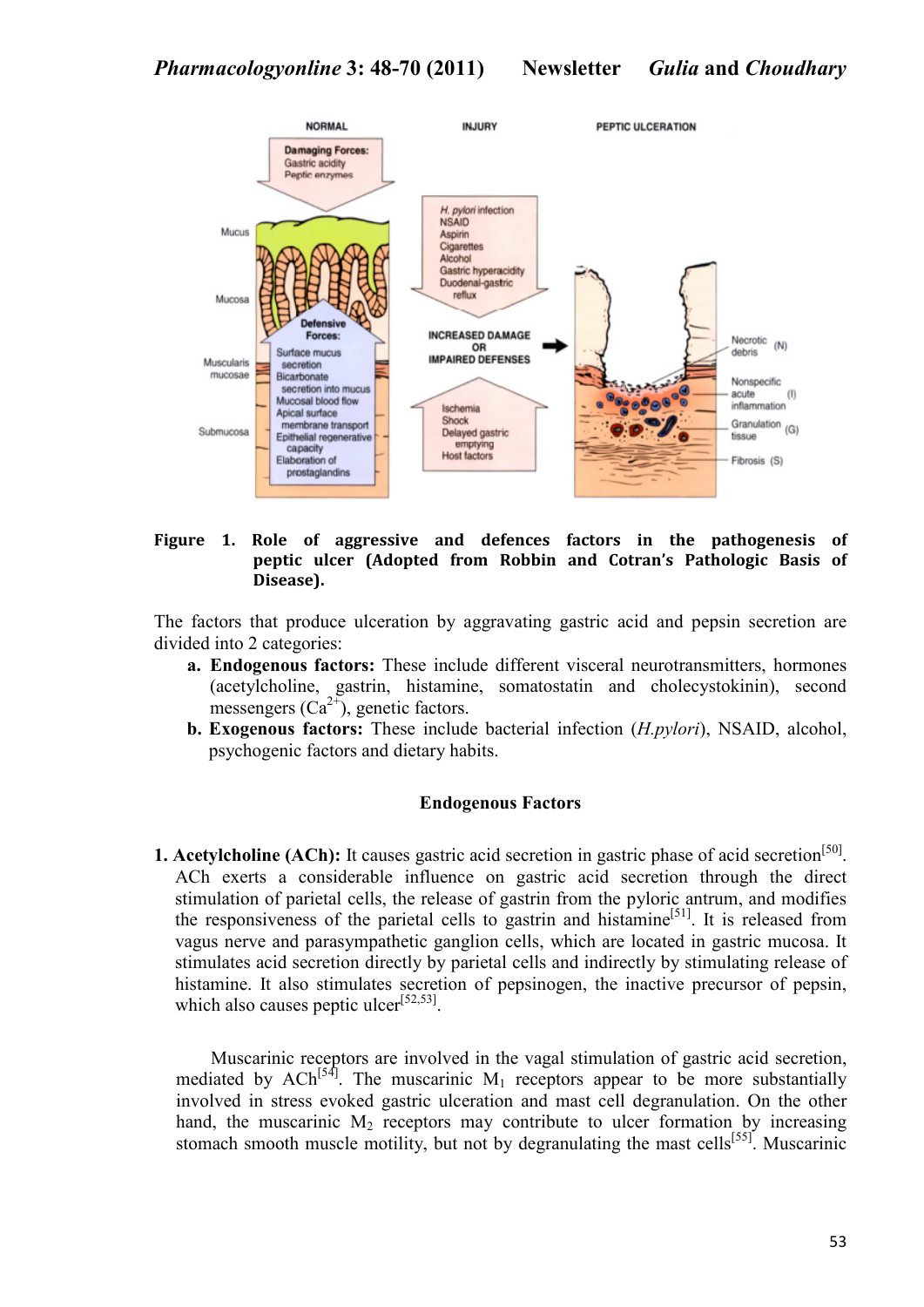M3 receptors plays a significant role in ACh mediated gastrin secretion, which plays a major role in gastric acid secretion<sup>[50]</sup>.

**2. Gastrin:** It is a major stimulant of acid secretion. After ingestion of food, the release of gastrin is modulated by protein content of food and accounts for acid secretory response but as the acidity of food increases or intragastric pH decreases, the gastrin secretion initiated by protein content diminishes $<sup>[56]</sup>$ . Serum gastrin concentration in peptic ulcer</sup> patients are 120 pg/ml. Gastrenoma (Zollinger-Ellison syndrome) is a disorder which result from the oversecretion of gastrin producing adenoma of pancreas. There is a continuous stimulation of HCl secretion which cannot be turned off as with normal physiological mechanism. Fasting serum gastrin concentration in this syndrome ranges from 500 pg/ml to 7500 pg/ml. So, gastrin oversecretion is an important pathophysiologic factor for peptic ulcer development<sup>[20]</sup>. Stimuli that affect gastrin secretion are shown in Table 1.

**Table 1. Summary of stimuli affecting gastrin secretion.** (**Adopted from Ganong)**



**3. Histamine:** It is a paracrine regulator of gastric acid secretion. It exerts its ulcerogenic effect during abnormal physiology by acting through  $H_2$  receptors on parietal cell. It is stored in local storage site mast cells and endocrine cells. Studies on  $H<sub>2</sub>$  receptor antagonist suggest histamine as the final common mediator of acid secretion as these antagonists block both histamine stimulation but also block the stimulatory effect by gastrin and ACh. Release mediated by increased levels of  $Ca^{2+}$  by gastrin in the parietal cell.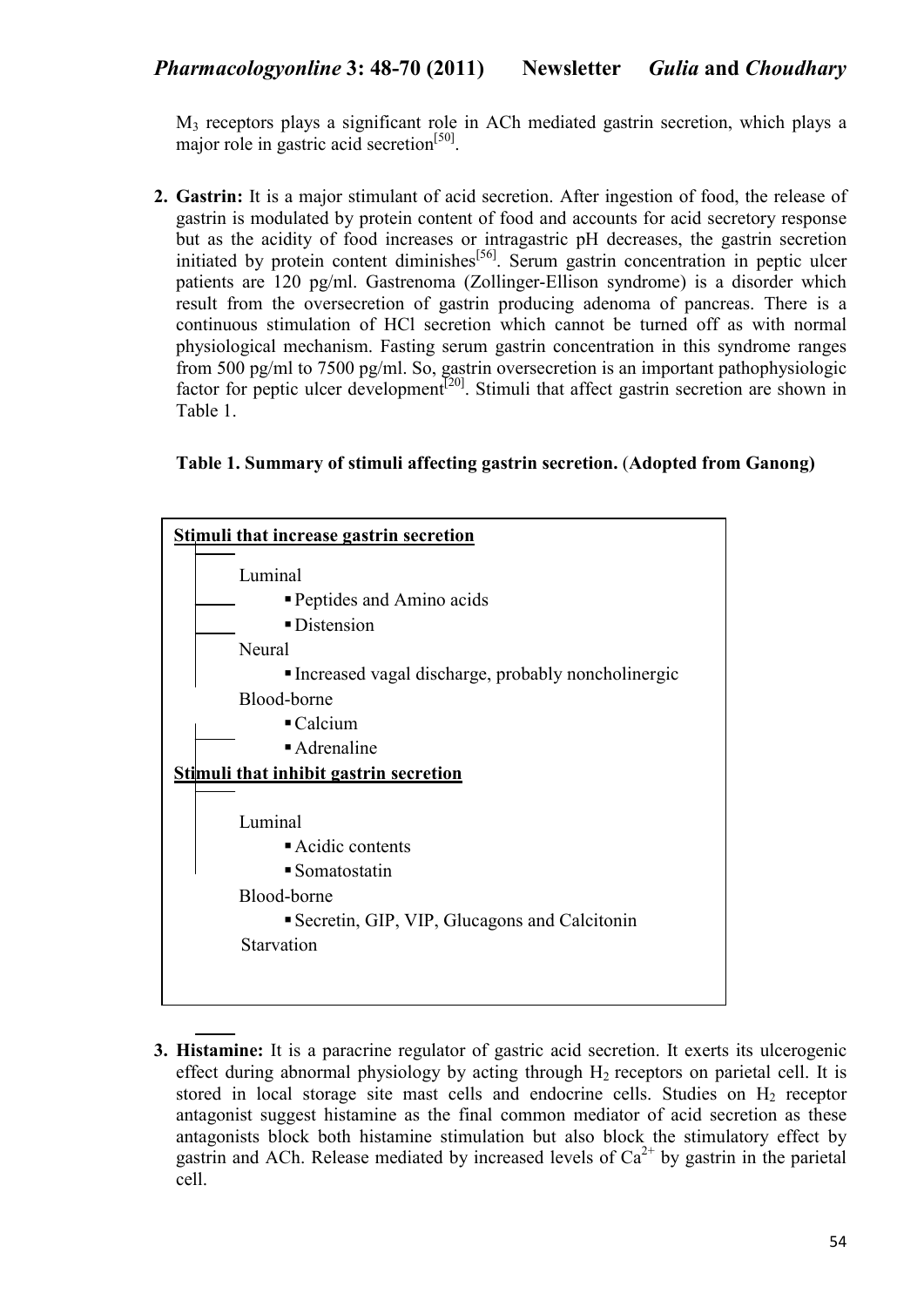- **4. Somatostatin and Cholecystokinin:** Major evidence that cholecystokinin (CCK) acts as inhibitor of gastric acid secretion is that exogenous CCK infused intravenously in a physiological dose is capable of inhibiting gastric acid secretion. Both receptor subtypes CCK A and CCK B are involved in inhibition and facilitation of gastrin action respectively. On activation of CCK A receptor, somatostatin is released which act through somatostatin receptors on gastrin G cells to inhibit gastrin secretion and CCK B receptor stimulation by CCK causes increased release gastric acid. So, it can be assumed that peptic ulcer patients are deficient in response of CCK A receptor activation by endogenous CCK, resulting in deficiency of somatostatin and increased gastric acid  $release<sup>[57-59]</sup>$ .
	- **5.**  $Ca^{2+}$  **as second messengers:**  $Ca^{2+}$  play an important role in pathogenesis of gastric ulcers. The administration of calcium both orally or intravenously, stimulates acid secretion and increases circulating concentration of gastrin. Cytosolic free calcium increases the effects of ACh and gastrin on stimulation of acid secretion by parietal cells<sup>[60]</sup>.  $Ca^{2+}$  also plays an important role in the release of histamine from enterochromaffin-like (ECL) cells, a powerful chemical mediator of gastric acid secretion, which involves both mobilization of an intracellular calcium pool and influx of calcium over the ECL cell membrane<sup>[61]</sup>.
	- **6. Genetics:** Increased familial history is found in 20-50% of patients. Ulcers are also more common in blood group O subjects and in those who do not secrete blood group antibodies into gastric secretions<sup>[62]</sup>.

# **Exogenous Factors**

**1.** *H.pylori***:** *H.pylori* is a curved or S-shaped gram negative bacterium approximately 0.5 by  $3 \mu$ m in size containing four to seven sheathed flagella at one pole<sup>[63,64]</sup>.

# **Mechanism of** *H.pylori* **Infection**

The success of a pathogen depends on both its virulence and its pathogenicity. Virulence is the ability to infect a host, whereas pathogenicity is the ability to cause a disease in the host. Sufficient number of *H.pylori* must survive the gastric acid barrier and colonize the enteric fluid or mucous layer. Examples of important virulence factors are attachment mechanisms and motility in the intestinal mucous layer. Once the organism is established in the gut, pathogenic effects on the host may be produced by one or several means; examples are physical effects, elaboration of enzymes or toxins, and competition with the host for nutrients.

**(i) Binding to mucus and epithelial cells**: *H.pylori* have cell wall associated lectins which allow them to bind selectively to mucus and epithelial cells. Targets of *H.pylori*  lectins exist in the gastric mucus as glycoproteins and glycolipids. *H.pylori* appears to bind to all of these, including sulfated (acid) mucins, L-fucose, D-galactose and sialic acids. *H.pylori* lectins also attaches to red blood cells of various animal species<sup>[65]</sup>.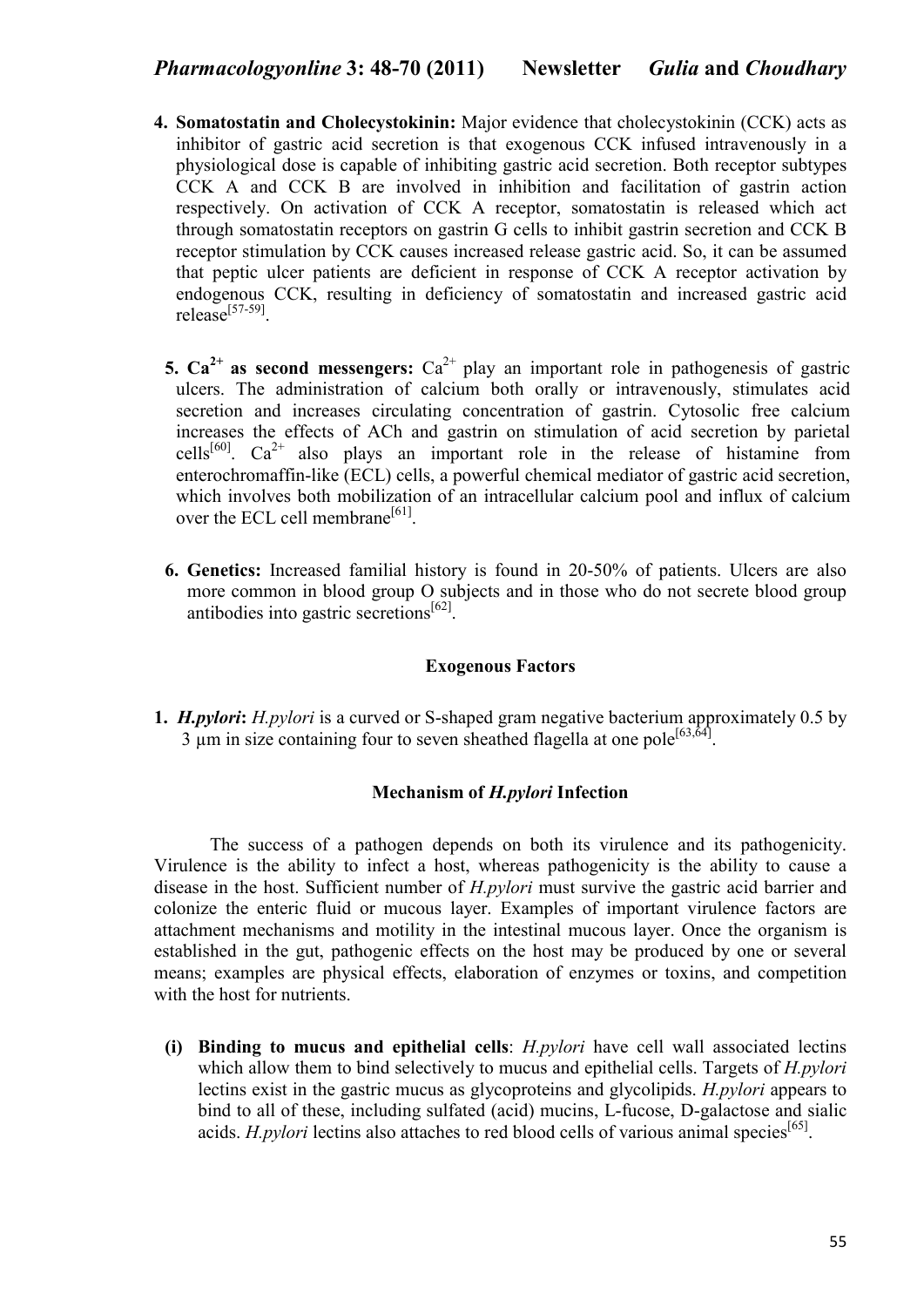**(ii) Tight attachment to cells:** *H.pylori* attaches tightly to the epithelial cell, and a characteristic structure called an 'attachment pedestal' forms. This attachment causes localized cell damage characterized by enhancement of microvilli and disruption of cytoskeletal elements of the cell<sup>[66]</sup>. Actin polymerization also occurs below the sites of 'attachment pedestels'<sup>[67]</sup>.

## **(iii) Elaboration of Enzymes**

**(a) Urease:** Most common and virulence producing enzyme produced by *H.pylori* is urease. This enzyme is highly active between the pH of 5 and 8. It hydrolyses urea into ammonia. Ammonia thus generated act as a potent cellular toxin in 3 ways<sup>[68]</sup>. Firstly, it combines with α-ketoglutarate to form glutamine, thus depleting krebs cycle of an essential intermediate substrate<sup>[69]</sup>. Secondly, it interacts with hypochlorus acid to form mono-nchloramine, which also acts as potent cellular toxin<sup>[70]</sup>. Thirdly, its toxic effect may also be mediated by neutrophil generated oxygen radicals because it is inhibited by anti-neutrophil serum<sup>[71]</sup>.

 Thus, urease enzyme plays an important role in virulence of *H.pylori* and its colonization in gastric mucosa. In the course of *H.pylori* infection, accumulation of phagocytic cells in the gastric mucosa occurs through two distinct mechanisms: (i) neutrophil recruitment through Interleukin (IL) 8 production which is then released by the gastric epithelial cells, and (ii) release by the bacterium itself of substances with chemotactic activity able to attract phagocytes<sup>[72,73]</sup>. These phagocytic cells ingest the microorganism and, as in the case of other pathogens, destroy it through oxygen-dependent and oxygen independent mechanisms. The release of free oxygen radicals by the neutrophils might play a role in the genesis of chronic inflammation and in the development of peptic ulcer $^{[74]}$ .

**(b) Phospholipases A2 and C:** The epithelial cell membrane consists of a phospholipid bilayer. Phospholipids are similar to triglycerides except that one of the terminal fatty acids is replaced by a phosphate group. Phospholipase A<sub>2</sub> of *H.pylori* removes a long-chain fatty acid group from the second carbon. It also attacks membrane phospholipids to liberate arachidonic acid which may then be converted to leukotriene, prostaglandin or thromboxane. These compounds are known to cause mucus release, chemotaxis of inflammatory cells and altered membrane permeability. Phospholipase C removes the phosphate group from the third carbon of the phospholipids. The resultant compounds, diacyl glyceride and particularly lysolecithin, are incapable of forming the normal phospholipid bilayers and may form micellar structures instead, potentially affecting the integrity of the epithelial cell membrane $^{[75]}$ .

**(iv) Production of Toxins:** *H.pylori* also produces certain chemotoxins, known as vacuolating cytotoxin (VacA) which directly act on epithelial cell surface and damage the defence system<sup>[76]</sup>. This toxin causes cell injury (characterized by vacuole formation) *in vitro* and gastric tissue damage *in vivo*[49]. VacA renders the cell membrane permeable to urea by causing formation of transmembrane pores, suggesting it can increase *H.pylori* pathogenicity by enhancing urease activity<sup>[77]</sup>. Thus, VacA plays an important role in pathogenesis of peptic ulcer.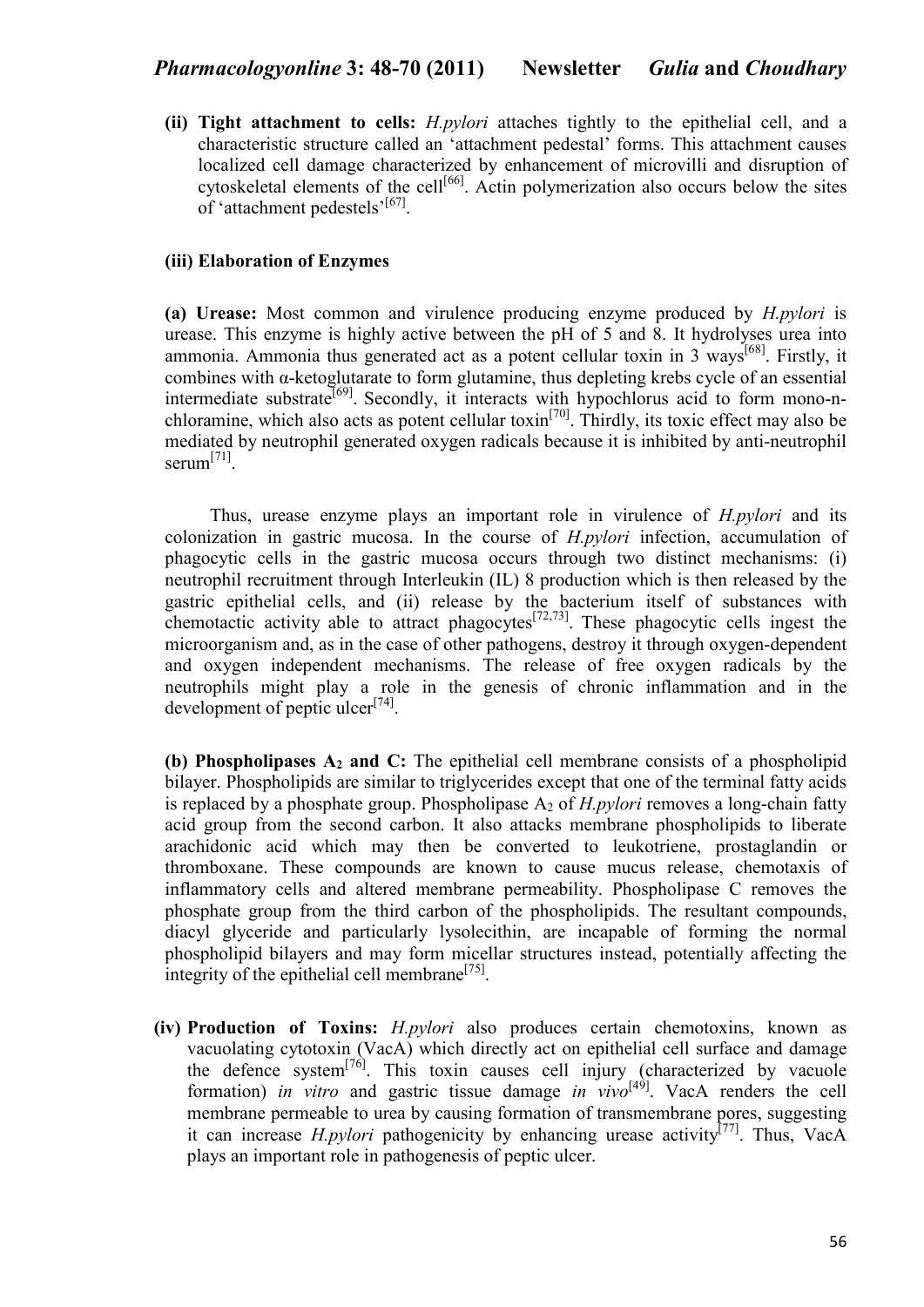**2. Non-steroidal Antiinflammatory Drugs (NSAID):** NSAID use has been associated with development of gastric ulcers and with the major complications of ulcers i.e. gastrointestinal bleeding, perforation and can even lead to death<sup> $[78,79]$ </sup>. The clinically important effects of NSAID – the production of ulcers with an increased risk of significant complications appear to be caused by their systemic actions<sup>[80]</sup>. NSAID reduce tissue levels of prostaglandins, especially  $PGE_1$ ,  $PGE_2$  and  $PGI_2$ , by inhibiting COX-1, which is the most important mechanism of action. By inhibition of prostaglandin synthesis, NSAID interfere with following lines of mucosal defence<sup>[81]</sup>:

- 1. Mucous cell secretion of mucin and surface active phospholipid.
- Both PGE and PGF induce the secretion of polysaccharide material in the stomach known as mucin, which acts as a protective agent against potential stomach ulceration induced by HCl and pepsin. This implies that NSAID cause gastric ulcers by inhibiting the secretion of this cytoprotective substance<sup>[82]</sup>.
- 2. Basal bicarbonate secretion from gastric mucosa<sup>[83]</sup>.
- 3. Mucosal proliferation necessary for ulcer healing<sup>[84]</sup>.
- 4. Regulation of mucosal blood flow<sup>[85]</sup>.
- 5. Physiological regulation of gastric acid secretion via feedback inhibition<sup>[86]</sup>.

NSAID may also cause ulceration by generation of oxygen derived free radicals and products of the lipooxygenase pathway<sup>[87]</sup>. This can be explained as follows. COX inhibition by NSAID results in diversion of arachidonic acid metabolism towards lipooxygenase pathway, resulting in increased leukotriene synthesis. These leukotrienes can contribute to gastrointestinal ulceration, by two mechanisms, firstly, by a reduction in prostaglandin level and secondly, through the release of oxygen radicals mediated mucosal injury produced in this pathway<sup>[88]</sup>.

**3. Ethanol:** Ethanol damage to the gastrointestinal mucosa starts with micro-vascular injury, namely disruption of the vascular endothelium resulting in increased vascular permeability, oedema formation and epithelial lifting. These effects are secondary to ethanol induced slowing or cessation of gastric mucosal flow. Alcohol causes the stomach cells to oversecrete both acid and histamine which make the stomach linings vulnerable to ulcer formation. Ethanol also reduces prostaglandin levels, increases the release of histamine and influx of calcium ions. Ethanol also produces a marked contraction of the circular muscles of fundic strip. Such a contraction can lead to mucosal compression at the site of the greatest mechanical stress, at the crests of mucosal folds leading to necrosis and ulceration. This reduces the secretion of bicarbonates and production of mucus and also leads to increased neutrophil infilteration into the gastric mucosa. These neutrophils adheres to endothelial cells, thereby blocking capillaries and induce damage to the endothelial cells through the release of proteases, leukotriene  $(LTC_4)$  and oxygen free radicals<sup>[89-91]</sup>. These oxygen free radicals also cause increased lipid peroxidation which causes damage to cell and cell membranes, thereby playing a major role in pathogenesis of acute mucosal injury induced by ethanol<sup>[92]</sup>. Ethanol promotes oxygen radical attack on proteins at the lipophilic side chain of amino acids<sup>[93]</sup>. Evidence for role of oxygen free radicals in the pathogenesis of ethanol induced mucosal injury is supported by the fact that administration of antioxidants reduced the ethanol-induced gastric injury in rat<sup>[94]</sup>.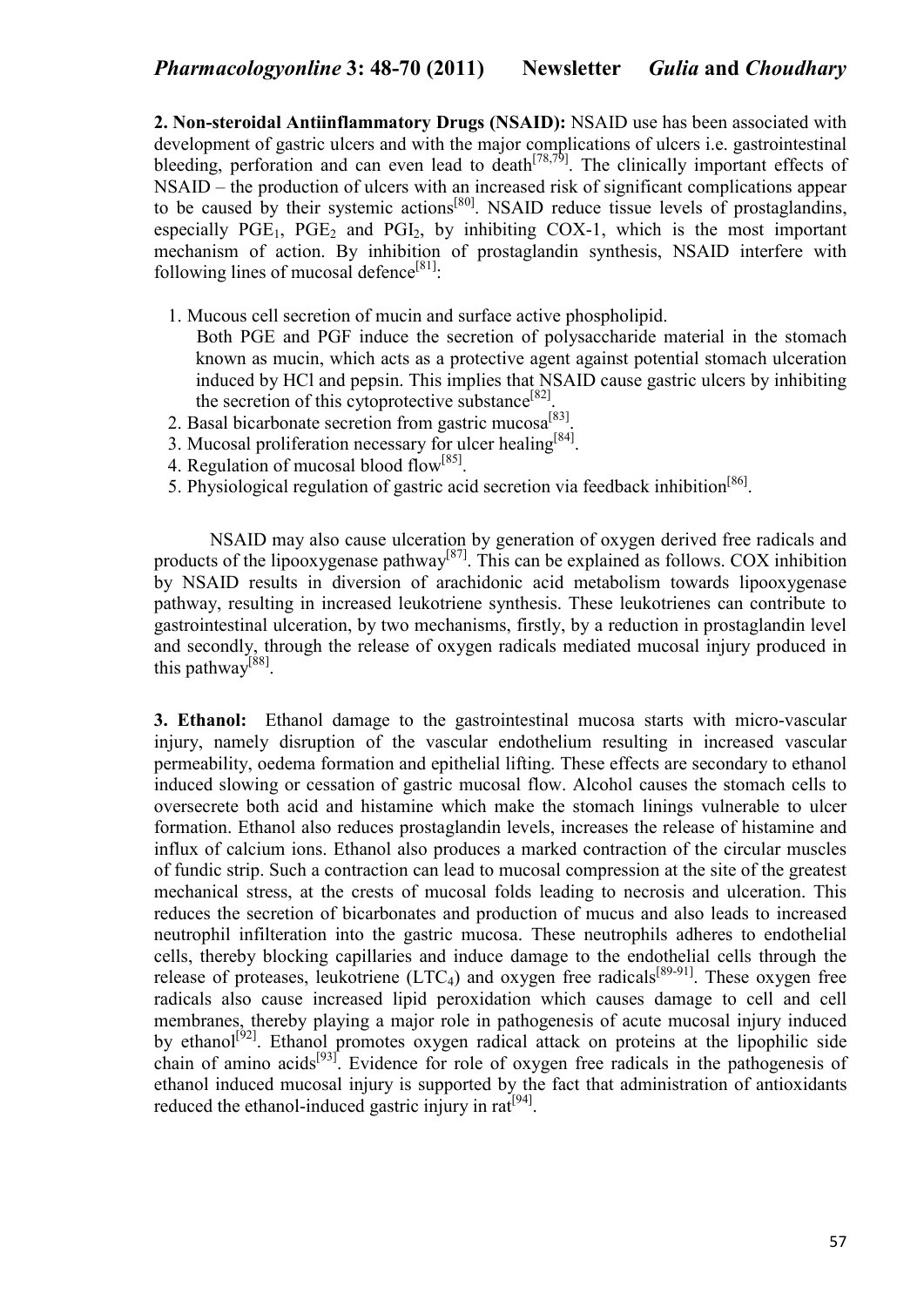**4. Cigarette Smoking:** Continued smoking with advancing age augments the secretion of HCl and pepsin and is also expected to modify the contents of gastric juice and pepsin isoenzyme patterns. The increased gastric acid secretion is mediated through the stimulation of H2-receptor by histamine released after mast cell degranulation and due to the increase of the functional parietal cell volume or secretory capacity in smokers. Smoking causes mucosal injury by increasing content of free oxygen radicals, PAF, pituitary vasopressin, gastric endothelin and pituitary vasopressin. Smoking and nicotine stimulate pepsinogen secretion also by increasing chief cell number or with an enhancement of their secretory capacity. Long-term nicotine treatment in rats also significantly decreases total mucus neck cell population and neck-cell mucus volume. Bile salt reflux rate and gastric bile salt concentration are increased thereby increasing duodenogastric reflux that raises the risk of gastric ulcer in smokers. Smoking and nicotine not only induce ulceration, but they also potentiate ulceration caused by *H.pylori*, alcohol, NSAID or cold restrain stress. Smoking also alter processes important in gastric and duodenal mucosal integrity or protection such as mucosal bicarbonate secretion, prostaglandin content, mucosal blood flow, or epidermal growth factor<sup>[95,96]</sup>.

**5. Diet:** All foods are capable of stimulating gastric acid secretion through distention of the stomach, but proteins are the major stimulants. Digested protein in the form of peptides, peptones, and amino acids act primarily through the stimulation of gastrin from antral G cells. The aromatic amino acids are the most potent of the amino acids. Amino acids absorbed into the circulation stimulates acid secretion by directly stimulating parietal cells or via gastrin release in humans. Caffeinated beverages (eg. tea, coffee), cola type beverages, beer and milk are potent stimulants of gastric acid secretion. Coffee produces acid output equal to 70 percent of peak acid output as compared to pentagastrin. 5% aqueous tea and coffee beverages act by decreasing  $PGI<sub>2</sub>$  synthesis. A low fiber diet, high dietary consumption of salt and red/black peppers also causes peptic ulcer<sup>[97-99]</sup>.

**6. Psychological Factor (Stress Ulcers):** There is considerable evidence that supports the role of stressful life events in the aetiology of PUD. Stress induced ulcers are due to increase in free radical generation apart from acid pepsin factors<sup>[100]</sup>. Stress causes increase in gastric motility, vagal over activity, mast cell degeneration, reduces gastric mucosal blood flow. Stress may also produce ulceration by release of histamine with enhanced acid secretion and reduced mucous production<sup>[99]</sup>. Cold restrained stress induced ulcers are result of auto digestion of gastric mucosal barrier, accumulation of HCl and generation of free radicals<sup>[101]</sup>.

## **Diagnosis**

Peptic ulcer can be diagnosed either by direct visualization using an endoscope or by using contrast radiography.

**Endoscopy:** Endoscopy is the preferred diagnostic test in most cases because of its superior sensitivity and specificity for significant organic disease and the ability to obtain biopsies. It is particularly helpful in identifying lesions too small to be detected by radiographic examination. It is recommended in patients with over 50 years of age. With modern wide-angle endoscopic television chip and endoscopic instruments, visualization of the stomach and duodenum should be complete in almost all patients.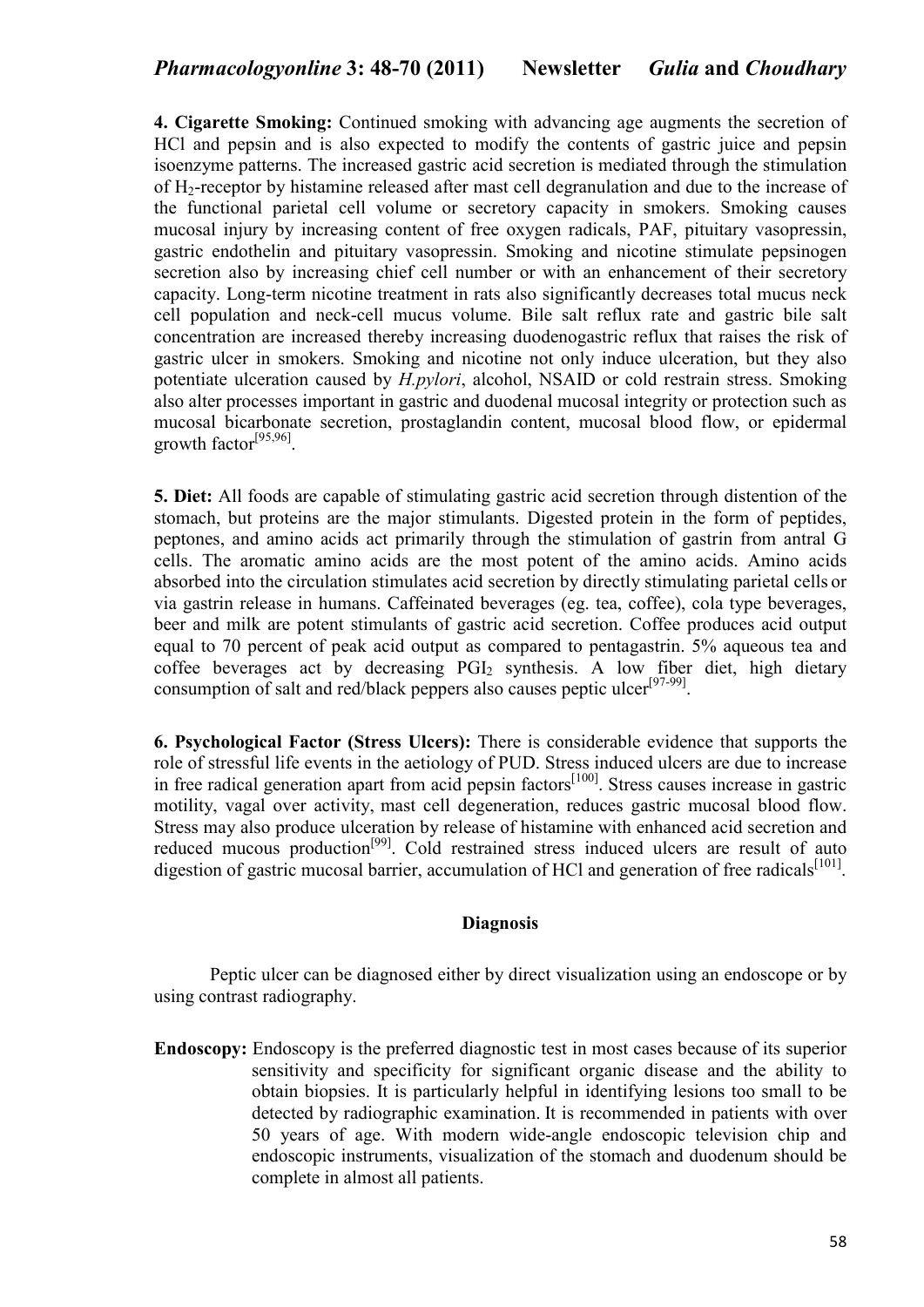**Radiology:** A double contrast barium study is a radiological technique which can easily detect ulcers both in the stomach and duodenum, but it is only used where endoscopy is either technically difficult or where the patient prefers it to endoscopy. It is indicated when endoscopy is unsuitable or not feasible or complications such as gastric outlet obstruction is present.

Since, these endoscopic and radiographic procedures are highly expensive, attempts have been made to develop a surrogate marker for ulcer diagnosis, such as the response to an empirical trial with antisecretory agents or the evaluation of *H.pylori* status with serologic markers<sup>[23,102]</sup> (Table 2).

| <b>Test</b>                                  | <b>Description</b>                                                   | <b>Comments</b>                                                                                                                                                                                                                                                                                    |  |
|----------------------------------------------|----------------------------------------------------------------------|----------------------------------------------------------------------------------------------------------------------------------------------------------------------------------------------------------------------------------------------------------------------------------------------------|--|
| <b>Invasive (Endoscopic/Biopsy Required)</b> |                                                                      |                                                                                                                                                                                                                                                                                                    |  |
| Culture                                      | Culture of Biopsy                                                    | 100% specific, time consuming,<br>expensive, requires experience,<br>determination<br>allows<br>of<br>antibiotic susceptibility results<br>immediate,<br>not<br>are<br>not<br>recommended<br>for<br>initial<br>diagnosis; antibiotics, bismuth,<br>and PPIs may cause<br>false<br>negative results |  |
| Histology                                    | Microbiological<br>examination<br>using<br>various stains            | $> 95\%$ sensitive & specific,<br>Requires pathologic processing<br>and<br>staining;<br>provides<br>histologic information, results<br>immediate,<br>not<br>are<br>not<br>for<br>recommended<br>initial<br>diagnosis; antibiotics, bismuth,<br>and PPIs may<br>false<br>cause<br>negative results  |  |
| Rapid urease                                 | HP<br>urease<br>generates<br>ammonia, which causes<br>a color change | Test of choice at endoscopy,><br>90% sensitive $\&$ specific, easily<br>performed, rapid results(within<br>24 hrs); antibiotics, bismuth,<br>and PPIs may cause<br>false<br>negative results                                                                                                       |  |
| <b>Noninvasive (Nonendoscopic tests)</b>     |                                                                      |                                                                                                                                                                                                                                                                                                    |  |
| Antibody<br>detection(laboratory based)      | antibodies<br>Detects<br>to<br><i>H.pylori</i> in serum              | Quantitative,<br>less<br>sensitive,<br>Inexpensive,<br>convenient,<br>not<br>useful for early follow up.                                                                                                                                                                                           |  |

# **Table 2. Diagnosis of** *H.pylori* **(Adopted from Harrison's Principle of Internal Medicine).**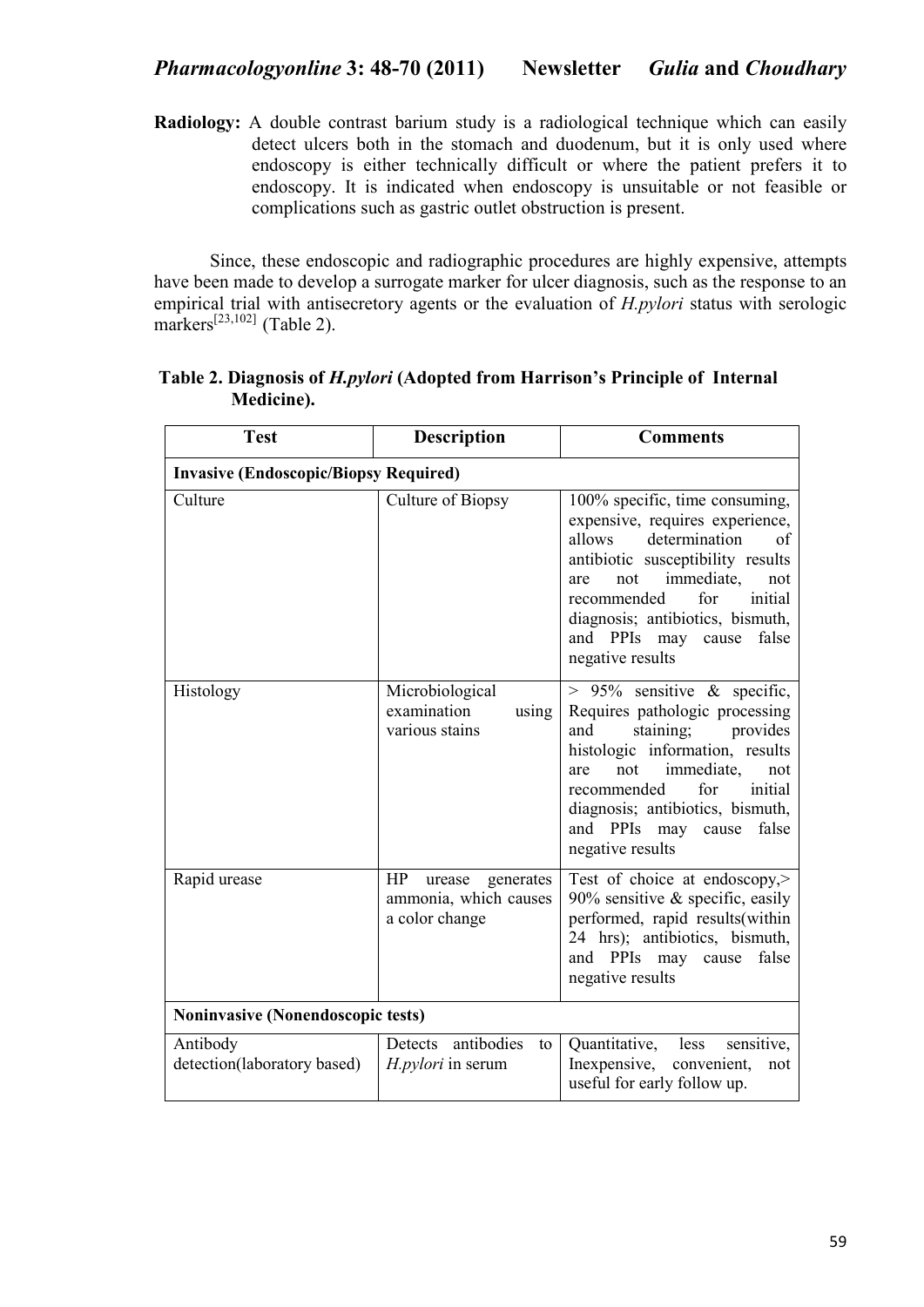| Urea breath test   | HP urease breaks down<br>ingested labelled C-<br>urea, patient exhales<br>labelled $CO2$                                  | 95% sensitive and specific, tests<br>for active HP infection, results<br>take about 2 days, false<br>negatives with antibiotics,<br>bismuth, PPIs; may be used<br>posttreatment to confirm<br>eradication                                                                                           |
|--------------------|---------------------------------------------------------------------------------------------------------------------------|-----------------------------------------------------------------------------------------------------------------------------------------------------------------------------------------------------------------------------------------------------------------------------------------------------|
| Stool antigen test | Identifies HP antigen in<br>stool, leading to color<br>change that can be<br>detected visually or by<br>spectrophotometer | In expensive, convenient; tests<br>for active HP<br>infection,<br>sensitivity and specificity same<br>as urea breath test when used<br>for initial diagnosis, false<br>negative results to lesser extent<br>than with the urea breath test,<br>may be used posttreatment to<br>confirm eradication. |

HP = *H.pylori*

# **A. Endoscopic Tests**

The critical role of endoscopy for the diagnosis of *H.pylori* is to obtain gastric mucosal biopsies that are used for both direct tests (culture and histology) and indirect tests (urease testing). The biopsy based tests are dependent on the actual bacterial load and identify only patients with active *H.pylori* infection. Medications that affect the density or viability of *H.pylori* organisms within the stomach decrease the sensitivity of these tests by increasing the possibility of sampling error. Therefore, bismuth compounds and antibiotics should be withheld for 4 weeks, and PPIs should be withheld for 1 to 2 weeks before endoscopic *H.pylori* testing.

**1. Culture:** Culture has the advantage of allowing for the determination of antibiotic sensitivity. Stuart medium or glycerol containing media will be more appropriate if culture is to be kept for long time. The later one is useful for storage of biopsy specimens at  $-70^{\circ}$ C.

Various selective and nonselective media are suitable for culture, such as brain-heart infusion agar plates with other supplements and media used for *Campylobacter*. Culture intubation is performed under microaerophilic conditions at 37˚C, with positive cultures usually detected after 3 to 5 days. Identification of *H.pylori* is made on the basis of colony morphology that contain gram-negative, curved rods that test positive for urease, catalase and,  $oxidase^{[103,104]}$ .

**2. Histological assessment:** This is done using a variety of histological stains. Multiple biopsies should be obtained to achieve 100% sensitivity and specificity. Haematoxylin and Eosin are the commonly used stains. Although *H.pylori* is readily seen on hematoxylin and eosin (HE) stained slides of biopsy specimens, for better identification of the organism, special staining methods have been used, such as Warthin-Starry, Giemsa and Steiner silver stain, Genta stain, toluidine blue stain, carbol fuchsin stain, Modified Mcmullen's method, HpSS, methylene blue, modified Geimsa and immunohistochemical staining method. Among these, Geimsa stain is the method of choice. However, Methylene blue staining can be substituted for Giemsa stain to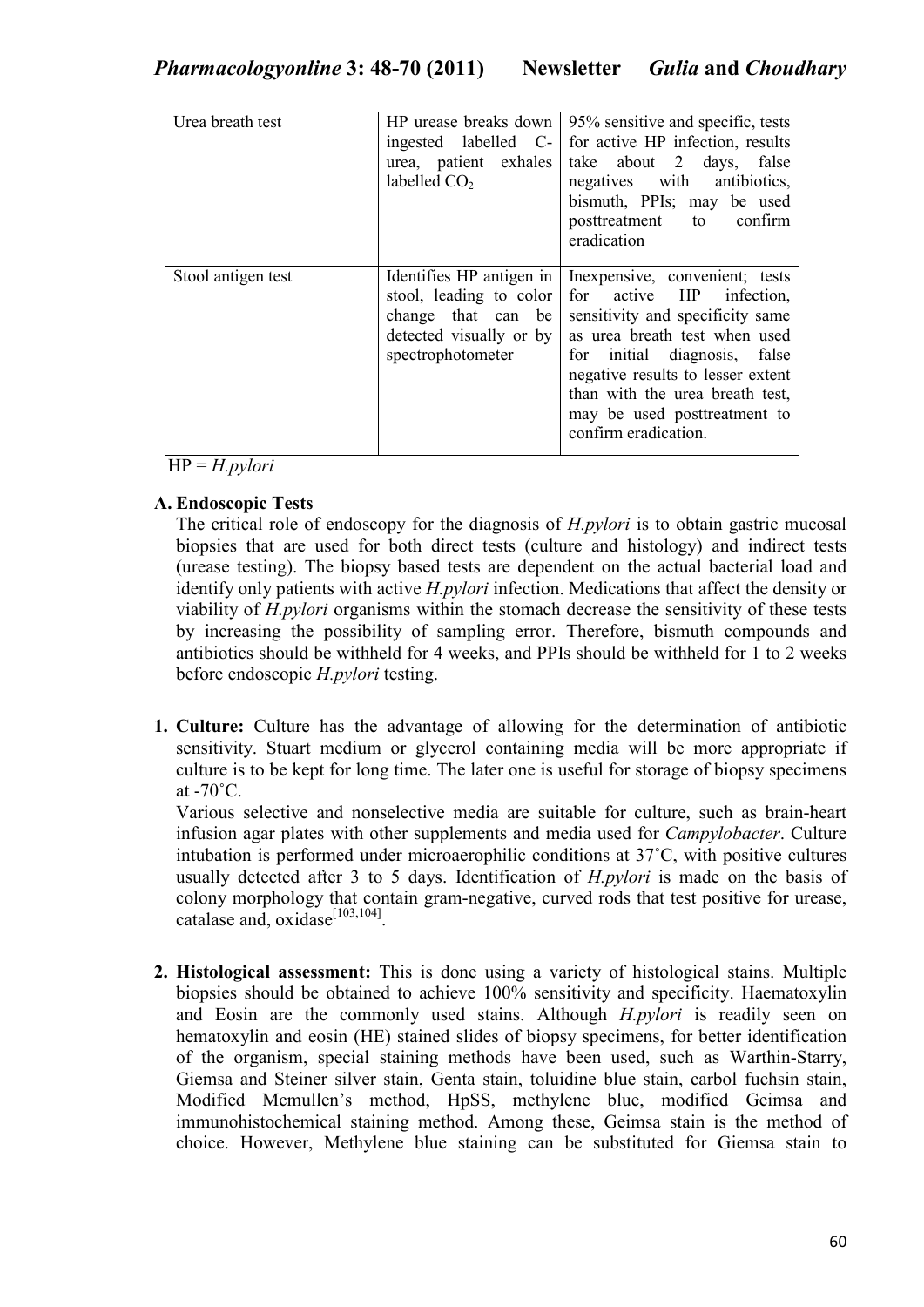visualize *H.pylori*. Fluorescence in situ hybridization is a complementary technique to histology, which is used to detect the presence of *H.pylori*<sup>[105,106]</sup>.

- **3. Rapid urease tests:** The CLOtest was the first of the commercially available biopsy urease tests designed for *H.pylori* detection. *H.pylori* urease hydrolyzes the urea contained in the agar gel of the test packet and leads to production of ammonia, pH rise and a color change of the phenol red indicator. The test is interpreted up to 24 hours after insertion of the gastric biopsy sample into the well containing the agar gel. Specificity of the CLOtest is uniformly excellent (95% to 100%), but when read at 24 hours, false positive results may be encountered. **Hpfast** is another gel test, similar to the CLO test, but it uses a different pH indicator. It is interpreted up to 24 hours. **PyloriTek** is a strip test. In the presence of urease, ammonia is produced from urea impregnated into a reaction strip. An overlying pH indicator detects the diffusion of ammonia through a membrane. A potential advantage of this test is that interpretation may be performed only 1 hour after tissue inoculation. Simultaneous studies of the three tests have been performed, and the results have been comparable<sup>[107,108]</sup>.
- **4. Polymerase chain reaction (PCR):** PCR assays, which have been shown to be sensitive and specific, have been developed for the detection of *H.pylori* in gastric mucosal biopsies. However, the diverse genetic organization of *H.pylori* may affect the sensitivity of the assay. Currently, PCR assays should be restricted to the research setting for identification of different *H.pylori* strains.

# **onendoscopic Tests**

- **1. Antibody test:** Antibody tests both under diagnose (false negative results) and over diagnose (false positive results) *H.pylori* infection with some frequency. Antibody testing offers numerous advantages: it is non-invasive, relatively inexpensive, and overcomes some of the limitations that identify patients with active infection such as urea breath test or stool antigen test. Ingested bismuth compounds, PPIs, or antibiotics do not cause false negative serologic test results<sup>[109]</sup>. In addition to laboratory antibody tests, rapid qualitative antibody tests (in-office or near patient tests) using either serum or finger stick whole blood are commercially available. They are inexpensive, results are available in 5 to 15 minutes and they are simple to use  $[110]$ .
- **2. Urea breath test:** The urea breath test (UBT) is one of the most important non-invasive methods for detecting *H.pylori* infection. The examination is simple, innocuous when <sup>13</sup>C is used, easy to repeat, highly accurate, and requires a low number of precautions in order to obtain reliable results<sup>[111]</sup>. The diagnostic accuracy of UBT is >95%<sup>[112]</sup>.

Patients ingest <sup>13</sup>C or <sup>14</sup>C-labelled urea. If *H.pylori* is present in the stomach, urease hydrolyzes the labelled urea and releases labelled  $HCO<sub>3</sub>$ , which is transported by the bloodstream to the lungs and is exhaled as labelled carbon dioxide. Breath or blood is collected, and either the radioactive <sup>14</sup>C isotype is detected using a scintillation counter or mass spectroscopy or infrared spectroscopy is used to detect nonradioactive  $^{13}C^{[111]}$ . The performance characteristics of both the  $13^{\circ}$ C and  $14^{\circ}$ C tests are similar. False negative results can occur in patients taking certain drugs, such as PPIs, that decrease the density of *H.pylori* organisms or its metabolic activity<sup>[113]</sup>.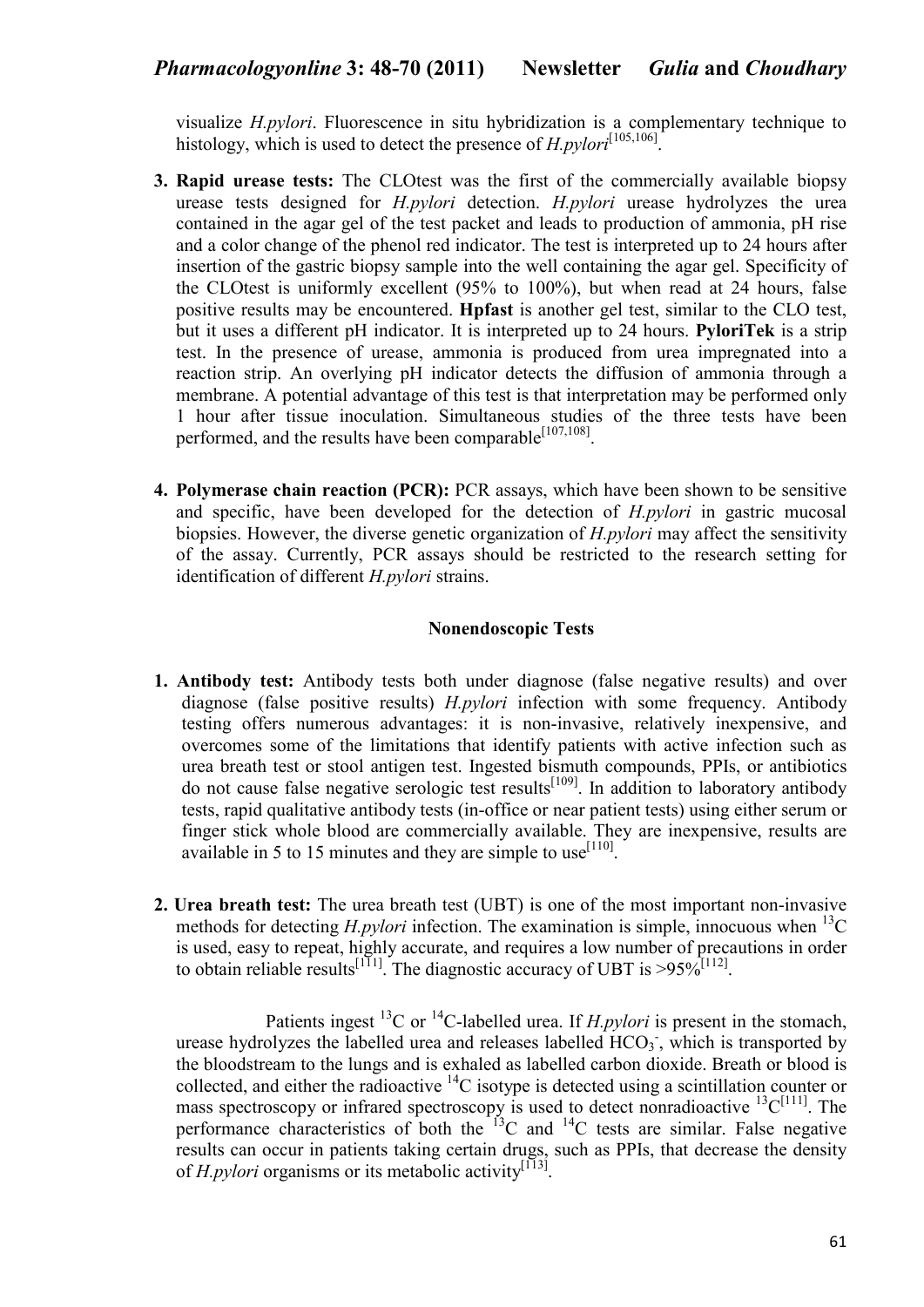**3. Stool antigen test:** The stool antigen test is considered as a valuable non-invasive alternative to diagnose *H.pylori* when UBT is not available. This test identifies *H.pylori* antigens in stool. This test utilizes polyclonal anti-*H.pylori* capture antibody adsorbed to microwells. Diluted stool and a peroxidase conjugated polyclonal antibody are added, followed by substrate 1 hour later. In infected patients, enzyme-substrate binding leads to a color change, which can be detected visually or spectrophotometrically. After collection, stool samples can be stored at 2 to 8°C for 3 days and at -20°C indefinitely<sup>[114]</sup>. Sensitivity and specificity for the faecal antigen test is more than  $90\%$ <sup>[115]</sup>. The sensitivity of the stool test is decreased by the recent use of antibiotics, bismuth or  $PPIs<sup>[116]</sup>$ .

## **Therapy for Peptic Ulcer**

Overall treatment is aimed at relieving ulcer pain, healing the ulcer, preventing ulcer recurrence, and reducing ulcer-related complications. Over 99% of peptic ulcers are caused by infection with the bacterium *H.pylori* or by use of NSAID. The goal of therapy in *H.pylori*-positive ulcer patients is to eradicate this bacterium. Successful eradication heals ulcers and reduces risk of recurrence to less than 10% at 1 year. The goal of therapy in a patient with NSAID induced ulcer is to heal the ulcer as rapidly as possible. Patients at high risk of developing NSAID ulcers should be switched to a COX-2 inhibitor or receive prophylactic drug cotherapy to reduce ulcer risk and ulcer related complications. PPIs, H2RAs, and sucralfate are used to heal *H.pylori*-negative NSAID-induced ulcers. Prophylactic cotherapy with a PPI or misoprostol is used to decrease the risk of an ulcer and upper GI complications in patients taking nonselective NSAID<sup>[109,117]</sup>.

## **Non Pharmacological Treatment of PUD**

- $\blacktriangleright$  Identify and instruct patients to avoid foods that cause excess HCl secretion; doing so improves symptoms for some individuals.
- $\blacktriangleright$  Educate patients that avoidance of alcohol and caffeine improves symptoms and increases healing of a pre-existing ulcer.
- $\blacktriangleright$  Fiber rich diet can reduce the risk of developing an ulcer and can also speed the recovery if it already exists.
- $\blacktriangleright$  Flavonoid rich foods like apples, celery, cranberries, onions, garlic and tea may inhibit the growth of *H.pylori*.
- $\blacktriangleright$  Discontinue, reduce NSAID ingestion or switch to selective COX-2 inhibitor therapy; this often relieves symptoms in mild cases.
- $\blacktriangleright$  Strongly urge individuals who smoke to quit because tobacco both irritates the gut and delays healing.
- $\blacktriangleright$  Stress management with relaxation techniques such as yoga, or sedatives can be used to relieve psychological influences.

#### **Pharmacological Treatment of PUD**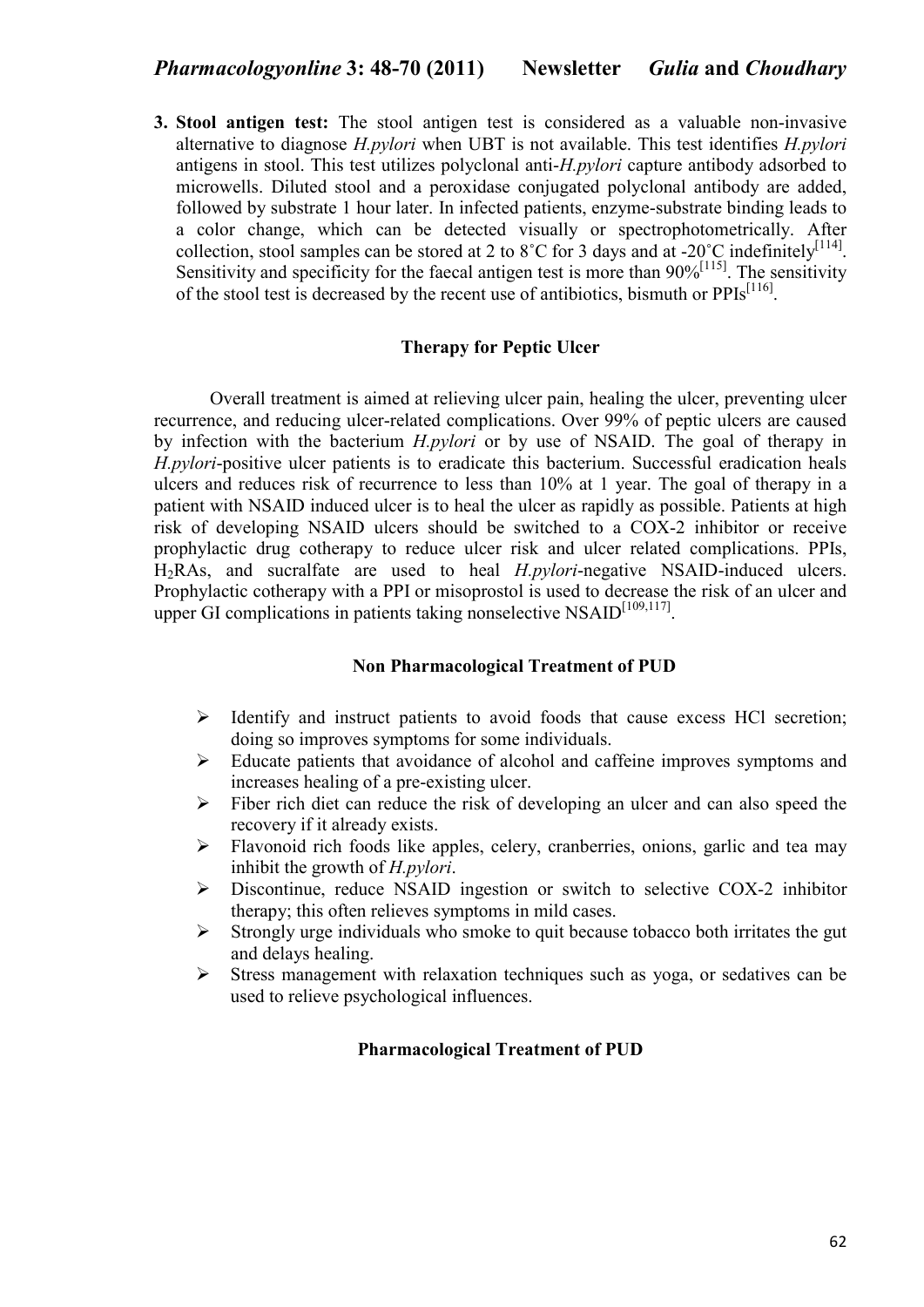

**Peptic ulcer (Adopted from Tripathi KD. Essentials of Medical Pharmacology).** 

# **Mechanism of Action**

- **1. H2 antagonists:** They exhibit competitive inhibition at the parietal cell H2 receptor. The volume of gastric secretion and concentration of pepsin are also reduced. H2 antihistamines reduce acid secretion stimulated by histamine as well as by gastrin and cholinomimetic agents through two mechanisms:
	- Histamine release from ECL cells by gastrin or vagal stimulation is blocked by binding to the parietal cell  $H<sub>2</sub>$  receptor.
	- > Direct stimulation of the parietal cells by gastrin or ACh results in diminished acid secretion in the presence of  $H<sub>2</sub>$  receptor blockade. It appears that reduced parietal cell cAMP levels attenuate the intracellular activation of protein kinases by gastrin and  $ACh<sup>[117]</sup>$ .
- **2. Proton pump inhibitors:** PPIs act by inhibiting the action of  $H^+K^+$ -ATPase, an enzyme that occurs almost exclusively in the gastric parietal cell. The enzyme catalyses the exchange of protons  $(H<sup>+</sup>)$  for potassium ions at the cell membrane, i.e. the final step in the acid secretory process, sometimes called the proton pump. Therefore they antagonise all stimulants of gastric secretion<sup>[118]</sup>.
- **3. Anticholinergics:** Antimuscarinic drugs inhibit the basal and maximum gastric acid secretion by upto 40%. It prolongs the gastric emptying time, which increase the stay of an antacid in the stomach and increases its effectiveness<sup>[119]</sup>. The ACh receptor on the parietal cell itself is of the  $M_3$  subtype, and these drugs are believed to suppress neural stimulation of acid production *via* actions on M<sub>1</sub> receptors of intramural ganglia. Because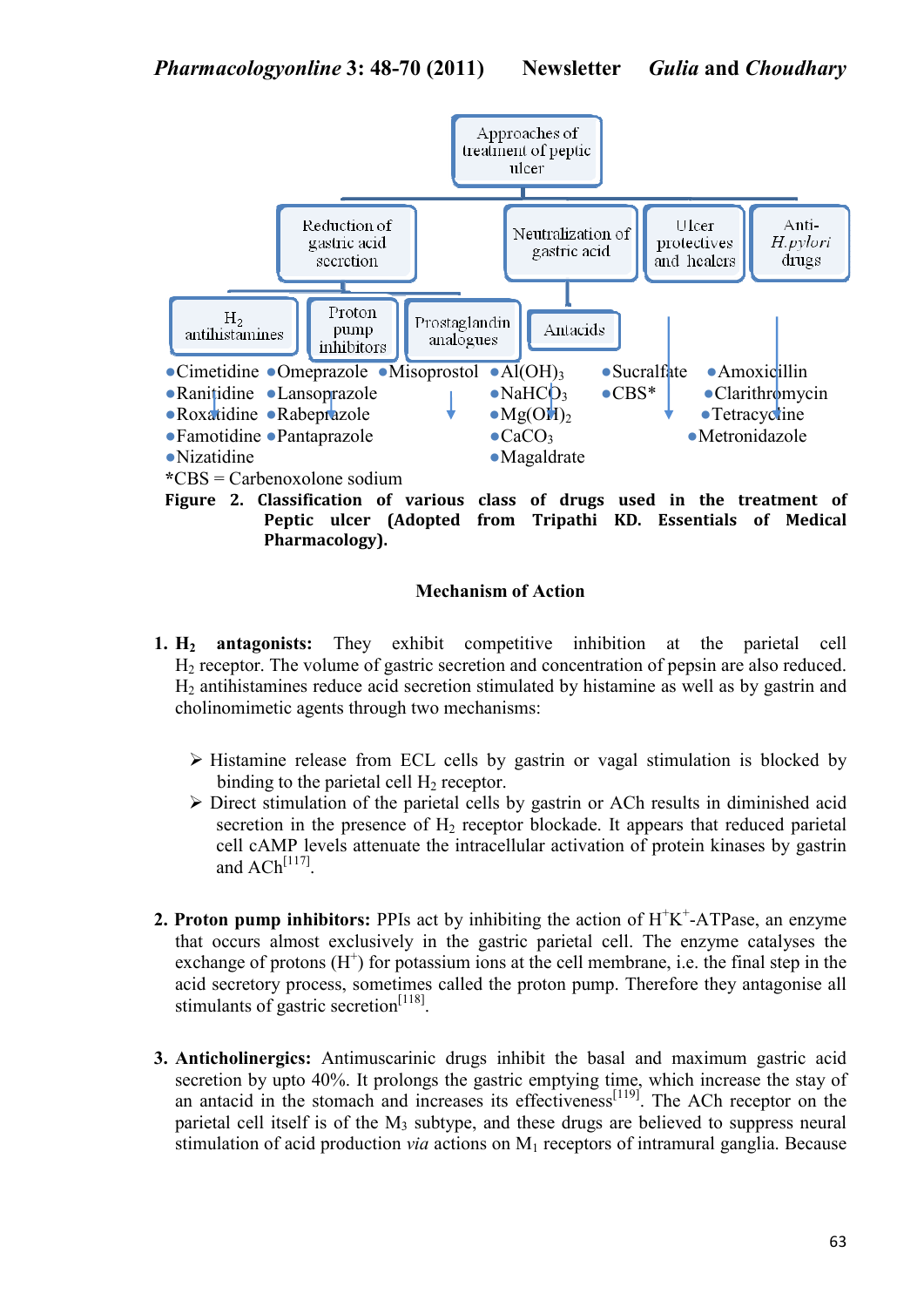of their relatively poor efficacy, significant and undesirable anticholinergic side effects, and risk of blood disorders (pirenzepine), they rarely are used today  $[120]$ .

- **4. Prostaglandin analogues:** Misoprostol has both acid inhibitory and mucosal protective properties. They enhance mucous bicarbonate secretion, stimulate mucosal blood flow, and decrease mucosal cell turnover. In addition, it binds to a prostaglandin receptor on parietal receptor, reducing histamine stimulated cAMP production and causing modest  $\alpha$  inhibition<sup>[117]</sup>.
- **5. Antacids:** These are basic substances which neutralize gastric acid and raise pH of gastric contents to  $> 4$ . Peptic activity is indirectly reduced if the pH rises above 4, because pepsin is secreted as a complex with an inhibitory terminal moiety that dissociates below pH 5; optimum peptic activity is exerted between pH 2 to  $4^{[57]}$ . They also increase tone of oesophageal sphincter and reduce the reflux of the acid and gastric contents in to the oesophagus. Hence, they are also useful in the treatment of gastroesophageal reflux disease  $(GERD)^{[118]}$ .
- **6. Ulcer protectives:** Sucralfate is a complex sucrose salt in which hydroxyl groups have been substituted by aluminium hydroxide and sulphate. Sucralfate may act by 2 mechanisms:
	- $\triangleright$  In the gastric environment, aluminium hydroxide dissociates, leaving the polar sulphate anion, which can bind to positively charged tissue proteins found within the ulcer bed, and providing a physicochemical barrier impeding further tissue injury by acid and pepsin.
	- > It may induce a trophic effect by binding growth factors such as EGF, enhance prostaglandin synthesis, stimulate mucous and bicarbonate secretion, and mucosal defence and repair<sup>[1]</sup>.
- **7. Ulcer healers:** Carbenoxolone sodium (CBS) is derived from liquorice, and is a synthetic derivative of glycyrrhizinic acid. It can be used orally for the treatment of gastric ulcers because it acts as cytoprotective and promotes healing $[121]$ . It acts by stimulating mucus secretion which protects ulcer site from gastric acid. But, it has aldosterone like side effects with fluid retention and hypokalemia, making it an undesirable therapeutic option<sup>[122]</sup> (Figure 2).
- **8. Anti** *H.pylori* **drugs:** Antimicrobial agents that are clinically effective against *H.pylori* are: amoxicillin, clarithromycin, tetracycline and metronidazole. However, any single drug is relatively ineffective because resistance develops rapidly, especially to metronidazole. Earlier, bismuth was used in the combination regimens for eradication of *H.pylori* but due to poor patient acceptability is infrequently used now. In 1994, NIH Consensus Development Conference on *H.pylori* concluded that ulcer patients with *H.pylori* infection require treatment with antimicrobial agents in addition to antisecretory drugs whether on first presentation with the illness or on recurrence<sup>[123]</sup>.
	- **(i) Triple therapy:** A number of 3-drug regimens of 1 or 2 weeks duration have been tested reporting 60-96% eradication. However, the 2 week treatment is considered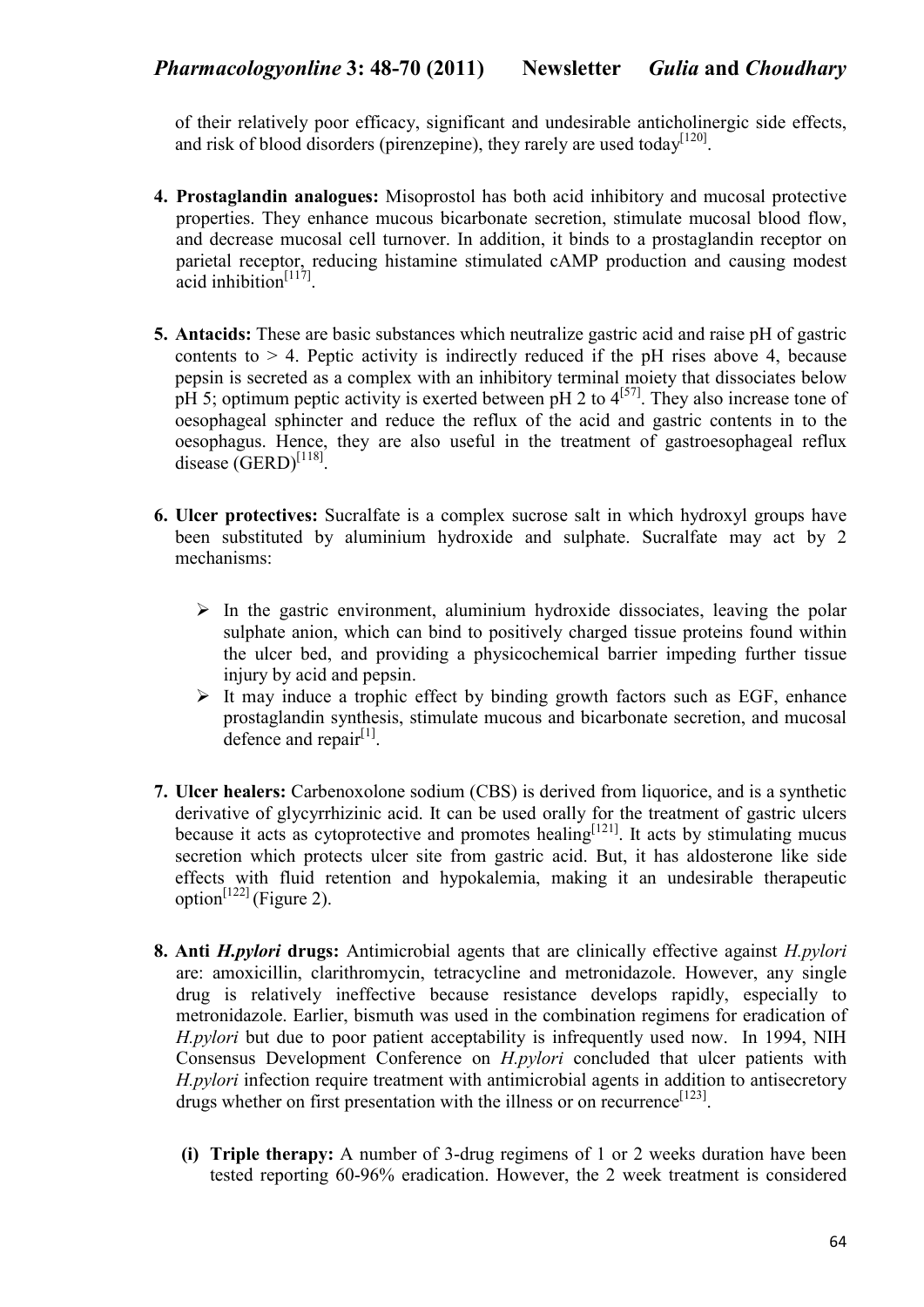more appropriate, because higher relapse rate after one week regimen indicates incomplete eradication leading to recrudescence.

**(ii) Quadruple therapy:** A 4 drug regimen consisting of PPI, metronidazole, tetracycline, and bismuth subcitrate has been reported to be highly efficacious against metronidazole resistant strains<sup>[124]</sup>.

### **References**

- 1. Kasper DL, Fauci AS, Longo DL, Hauser SL, Jameson JL*.* Harrison's Principle of Internal Medicine.  $16<sup>th</sup>$  ed. Vol. II, McGraw Hill: Medical Publishing Division, p.1746-62.
- 2. Jamal A, Siddiqui A, Tajuddin, Jafri MA. A review on gastric ulcer remedies used in unani system of medicine. Nat Prod Rad 2006;5(2):153-59.
- 3. Warren JR, Marshall B. Unidentified curved bacilli on gastric epithelium in active chronic gastritis. Lancet 1983;1(8336):1273-75.
- 4. Shankaran K, Desai HG. Medical treatment of peptic ulcer-a critical analysis. Indian J Gastroenterol 1995;14(1):15-16.
- 5. Kidd M, Modlin IM. A century of *Helicobacter pylori*. Digestion 1998;59(1):1–15.
- 6. Buckley MJ, O'Morain CA. Helicobacter biology discovery. Br Med Bull 1998;54(1):7–16.
- 7. Toohey M. Medicine for Nurses. London: Churchill Livingstone 1974.
- 8. Huwez FU, Thirlwell D, Cockayne A, Ala'Aldeen DA. Mastic gum kills *Helicobacter pylori*. N Engl J Med 1998;339(26):1946.
- 9. Loughlin MF, Ala'Aldeen DA, Jenks PJ. Monotherapy with mastic does not eradicate *Helicobacter pylori* infection from mice. J Antimicrob Chemother 2003;51(2):367–71.
- 10. Bebb JR, Bailey-Flitter N, Ala'Aldeen D, Atherton JC. Mastic gum has no effect on *Helicobacter pylori* load *in vivo*. J Antimicrob Chemother 2003;52(3):522–23.
- 11. Lieber CS, Lefèvre A. Ammonia as a source of gastric hypoacidity in patients with uremia. J Clin Invest 1959;38(8):1271–77.
- 12. Susser M, Stein Z. Civilization and peptic ulcer. Lancet 1962;1(7221):115–19.
- 13. Smith LH, Scharschmidt B. Medical Staff Conference: Cimetidine. West J Med 1979;131(5):417-25.
- 14. Marshall B. The discovery that *Helicobacter pylori*, a spiral bacterium, caused peptic ulcer disease. In Barry J. Marshall. Helicobacter pioneers: firsthand accounts from the scientists who discovered helicobacters, *1892–1982*. Oxford: Blackwell 2002, p.165– 202.
- 15. Rauws E, Tytgat G. Cure of duodenal ulcer associated with eradication of *Helicobacter pylori*. Lancet 1990;335(8700):1233–35.
- 16. Covacci A, Censini S, Bugnoli M, Petracca R, Burroni D, Macchia G, *et al*. Molecular characterization of the 128-kDa immunodominant antigen of *Helicobacter pylori* associated with cytotoxicity and duodenal ulcer. Proc Natl Acad Sci U.S.A. 1993;90(12):5791–95.
- 17. http://www.cdc.gov/ulcer/history.htm.
- 18. Tomb J, White O, Kerlavage A, Clayton RA, Sutton GG, Fleischmann RD, *et al*. The complete genome sequence of the gastric pathogen *Helicobacter pylori*. Nature 1997;388(6642):539–47.
- 19. Chan FKL, Chung S, Suen B, Lee Y, Leung W, Leung VKS, *et al*. Preventing recurrent upper gastrointestinal bleeding in patients with *Helicobacter pylori* infection who are taking low-dose aspirin or naproxen. N Engl J Med 2001;344(13): 967–73.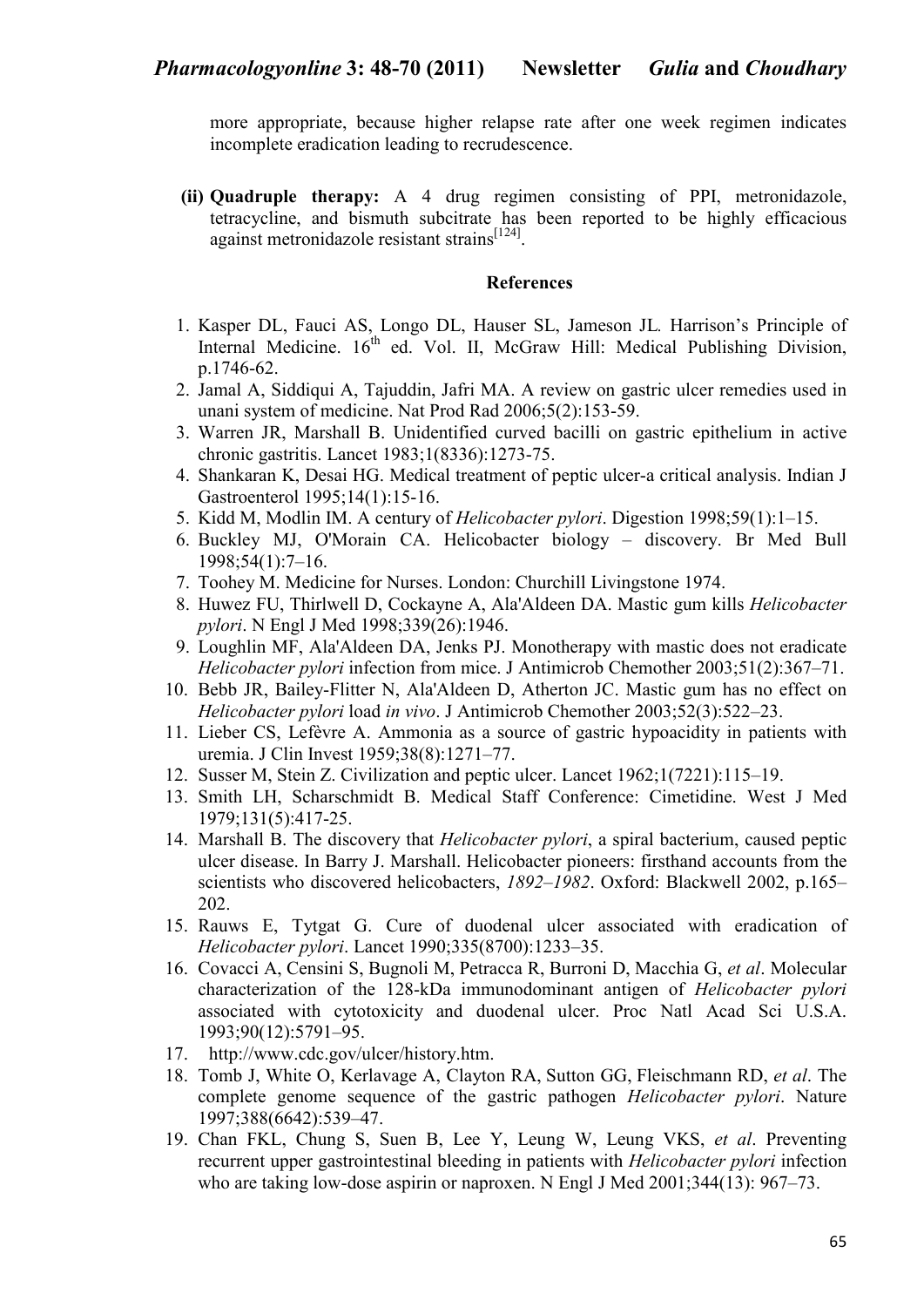- 20. Ganong WF. Review of Medical Physiology. 21<sup>st</sup> ed. McGraw-Hill Publications; 2003. p.486-91.
- 21. Ramakrishnan K. Peptic ulcer disease. Am Fam Physician 2007;76(7):1005-12.
- 22. Pahwa R, Neeta, Kumar V, Kohli K. Clinical manifestations, causes and management strategies of peptic ulcer disease. Int J Pharm Sci Drug Res 2010;2(2):99-106.
- 23. Sonnenberg A. Geographic and temporal variations in the occurrence of peptic ulcer disease. Scand J Gastroenterol Suppl. 1985;110:11-24.
- 24. Das S, Deka S, Gohain K. A preclinical study on the gastric ulcer protective activity of world's hottest chilli, *Capsicum frutescenes*. J Clin Diag Res 2008;2:1024-27.
- 25. Das D, Dash D, Mandal T, Kishore A, Bairy KL. Protective effects of *Moringa oleifera* on experimentally induced gastric ulcers in rats. Res J Pharm Biol Chem Sci 2011;2(2):50-55.
- 26. Tovey FI. Peptic ulcer in India and Bangladesh. Gut 1979;20(4):329-347.
- 27. Sandler RS, Everhart JE, Donowitz M, Adams E, Cronin A, Goodman C, *et al*. The burden of selected digestive diseases in the United States. Gastroenterology 2002;122(5):1500-11.
- 28. Bloom BS. Cross-national changes in the effects of peptic ulcer disease. Ann Intern Med 1991:114(7):558-62.
- 29. Kurata JH, Elashoff JD, Haile BM, Honda GD. A reappraisal of time trends in ulcer disease: factors related to changes in ulcer hospitalization and mortality rates. Am J Public Health 1983;73(9):1066-72.
- 30. Langman MJ. Trends in ulcer frequency. Postgrad Med J 1988;64[Suppl 1]:37-39.
- 31. Tilvis RS, Vuoristo M, Varis K. Changed profile of peptic ulcer disease in hospital patients during 1969-1984 in Finland. Scand J Gastroenterol 1987;22(10):1238-44.
- 32. Sonnenberg A, Fritsch A. Changing mortality of peptic ulcer disease in Germany. Gastroenterology 1983;84(6):1553-57.
- 33. Johnsen R, Straume B, Forde OH, Burhol PG. Changing incidence of peptic ulcerfacts or artefacts? A cohort study from tromso. J Epidemiol Community Health 1992;46(4):433-36.
- 34. Watanabe Y, Kurata JH, Kawamoto K, Kawai K. Epidemiological study of peptic ulcer disease among Japanese and Koreans in Japan. J Clin Gastroenterol 1992;15(1):68-74.
- 35. Javed M, Amin K, Muhammad D, Husain A, Mahmood N. Prevalence of *H.pylori*. Professional Med Sep 2010;17(3):431-39.
- 36. Stenstrom B, Mendis A, Marshall B. *Helicobacter pylori*-the latest in diagnosis and treatment. Aust Fam Physician 2008;37(8):608-12.
- 37. Lai LH, Sung JJ. *Helicobacter pylori* and benign upper digestive disease. Best Pract Res Clin Gastroenterol 2007;21(2):261-79.
- 38. Lee A. The microbiology and epidemiology of *Helicobacter pylori* infection. Scand J Gastroenterol Suppl 1994;201:2-6.
- 39. Ramakrishna BS. *Helicobacter pylori* infection in India: the case against eradication. Indian J Gastroenterol 2006;25(1):25-28.
- 40. *Helicobacter pylori* and gastritis in Peruvian patients: relationship to socioeconomic level, age, and sex. The Gastrointestinal Physiology Working Group. Am J Gastroenterol 1990;85(7):819-23.
- 41. Perez-Perez GI, Taylor DN, Bodhidatta L, Wongsrichanalai J, Baze WB, Dunn BE, *et al*. Seroprevalence of *Helicobacter pylori* infections in Thailand. J Infect Dis 1990;161(6):1237-41.
- 42. Pounder RE, Ng D. The prevalence of *Helicobacter pylori* infection in different countries. Aliment Pharmacol Ther 1995;9(Suppl 2):33-39.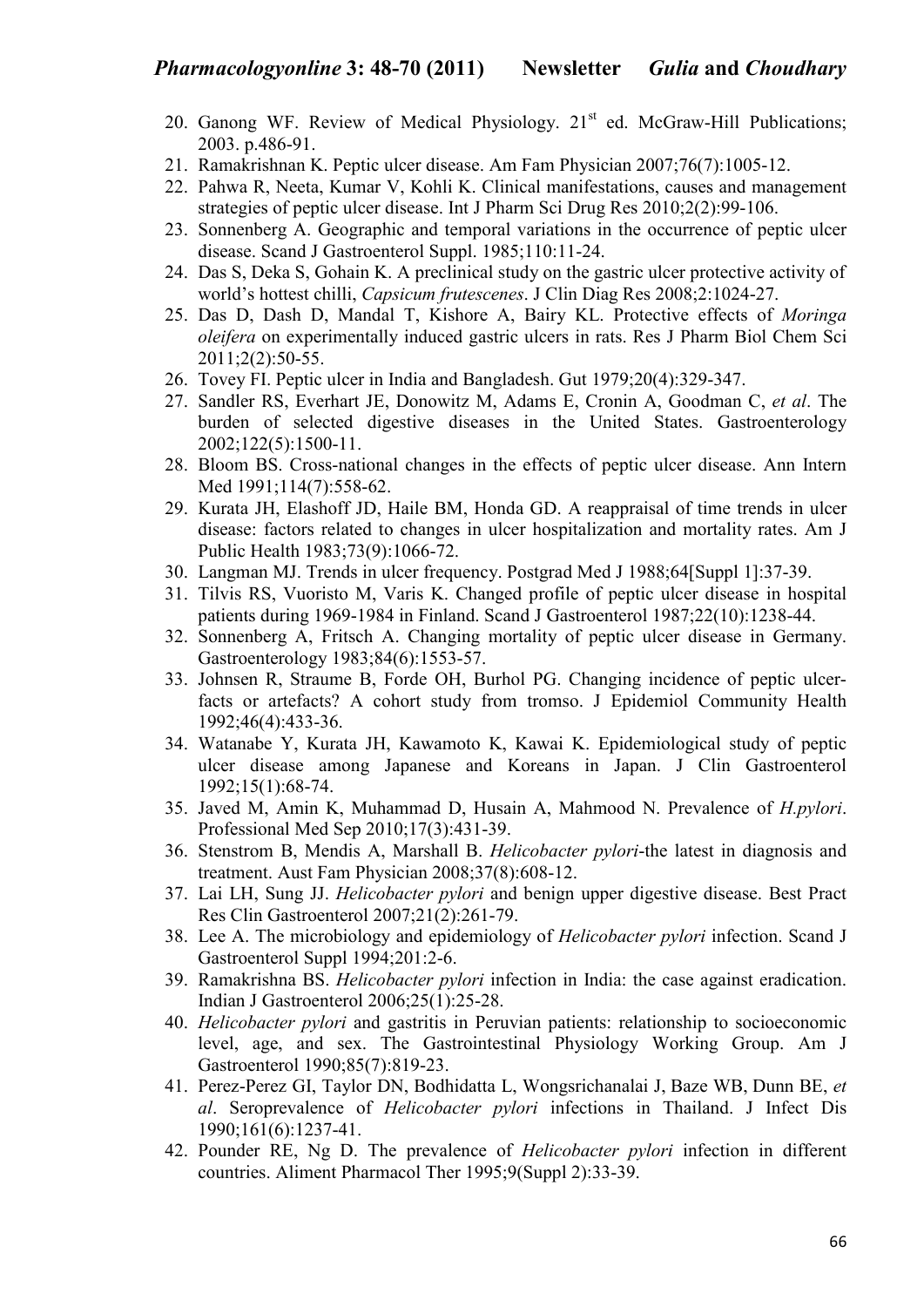- 43. Soll AH, Weinstein WM, Kurata J, McCarthy D. Nonsteroidal anti-inflammatory drugs and peptic ulcer disease. Ann Intern Med 1991;114(4):307-19.
- 44. Mansour-Ghanaei F, Yousefi Mashhour M, Joukar F, Sedigh M, Bagher-Zadeh AH, Jafarshad R. Prevalence of *Helicobacter Pylori* Infection among Children in Rasht, Northern Iran. Middle East Journal of Digestive Diseases 2009;1(2):84-88.
- 45. Drumm B, Perez-Perez GI, Blaser MJ, Sherman PM. Intrafamilial clustering of *Helicobacter pylori* infection. N Engl J Med 1990;322(6):359-63.
- 46. Thomas JE, Gibson GR, Darboe MK, Dale A, Weaver LT. Isolation of *Helicobacter pylori* from human faeces. Lancet 1992;340(8829):1194-95.
- 47. Dharmani P, Palit G. Exploring Indian medicinal plants for antiulcer activity. Indian J Pharmacol 2006;38(2):95-99.
- 48. Lindell G, Celebioglu F, Von Holstein CS, Graffner H. On the natural history of peptic ulcer. Scand J Gastroenterol 1994;29(11):979-82.
- 49. Kumar V, Abbas A, Fausto N, Robbins and Cotran's Pathologic Basis of Disease. 7<sup>th</sup> ed. Saunders Publication, p.816-27.
- 50. Matsuno M, Matsui T, Iwasaki A, Arakawa Y. Role of acetylcholine and gastrinreleasing peptide (GRP) in gastrin secretion. J Gastroenterol 1997;32(5):579-86.
- 51. Bunce KT, Marsh GF, Parsons ME. The effect of atropine on acid secretion stimulated by acetylcholine, histamine and gastrin in the whole stomach of the rat. Br J Pharmacol 1977;61:279-84.
- 52. Walker MC. Physiology of the digestive system. In: Slatter DH. Textbook of small animal surgery. 3rd ed. Saunders Publication;2002. p.522-29.
- 53. Venables CW. Mucus, pepsin and peptic ulcer. Gut 1986;27(3):233-38.
- 54. Black JW, Shankley NP. Pharmacological analysis of the inhibition by pirenzepine and atropine of vagal-stimulated acid secretion in the isolated stomach of the mouse. Br J Pharmacol 1986;88:291-97.
- 55. Ogle CW, Qiu BS, Cho CH. Nicotine and gastric ulcers in stress. J Physiol 1993;87(6):359-65.
- 56. Lam SK, Isenberg JI, Grossman MI, Lane WH. Gastric acid secretion is abnormally sensitive to endogenous gastrin released after peptone test meals in duodenal ulcer patients. J Clin Invest 1980;65(2):555-62.
- 57. Konturek SJ, Bilski J, Tasler J, Cieszkowski M. Role of cholecystokinin in the inhibition of gastric acid secretion in dogs. J Physiol 1992;451:477-89.
- 58. Chayvialle JA, Descos F, Bernard C, Martin A, Barbe C, Partensky C. Somatostatin in mucosa of stomach and duodenum in gastroduodenal disease. Gastroenterology 1978;75(1):13-19.
- 59. Harty RF, Maico DG, McGuigan JE. Antral release of gastrin and somatostatin in duodenal ulcer and control subjects. Gut 1986;27(6):652-58.
- 60. Kadalmani B. Gastric ulcer protective property of calcium channel blockers in male albino rats. Int J Pharm Biosciences 2011;2(1):629-36.
- 61. Sandvik AK, Brenna E, Waldum HL. Calcium mediates gastrin-induced gastric histamine release in the rat. Am J Physiol 1993 (Gastrointest. Liver Physiol. 27);264:G51-G56.
- 62. Green RJ, Harris ND. Pathology and Therapeutics for pharmacists.  $3<sup>rd</sup>$  ed. Pharmaceutical Press 2008, p.96-97.
- 63. Marshall, Warren JR. Unidentified curved bacilli in the stomach of patients with gastritis and peptic ulceration. Lancet 1984;1(8390):1311-15.
- 64. Bode G, Malfertheiner P, Ditschuneit H. Pathogenetic implications of ultrastructural findings in *Campylobacter pylori* related gastroduodenal disease. Scand J Gastroenterol Suppl. 1988;142:25-29.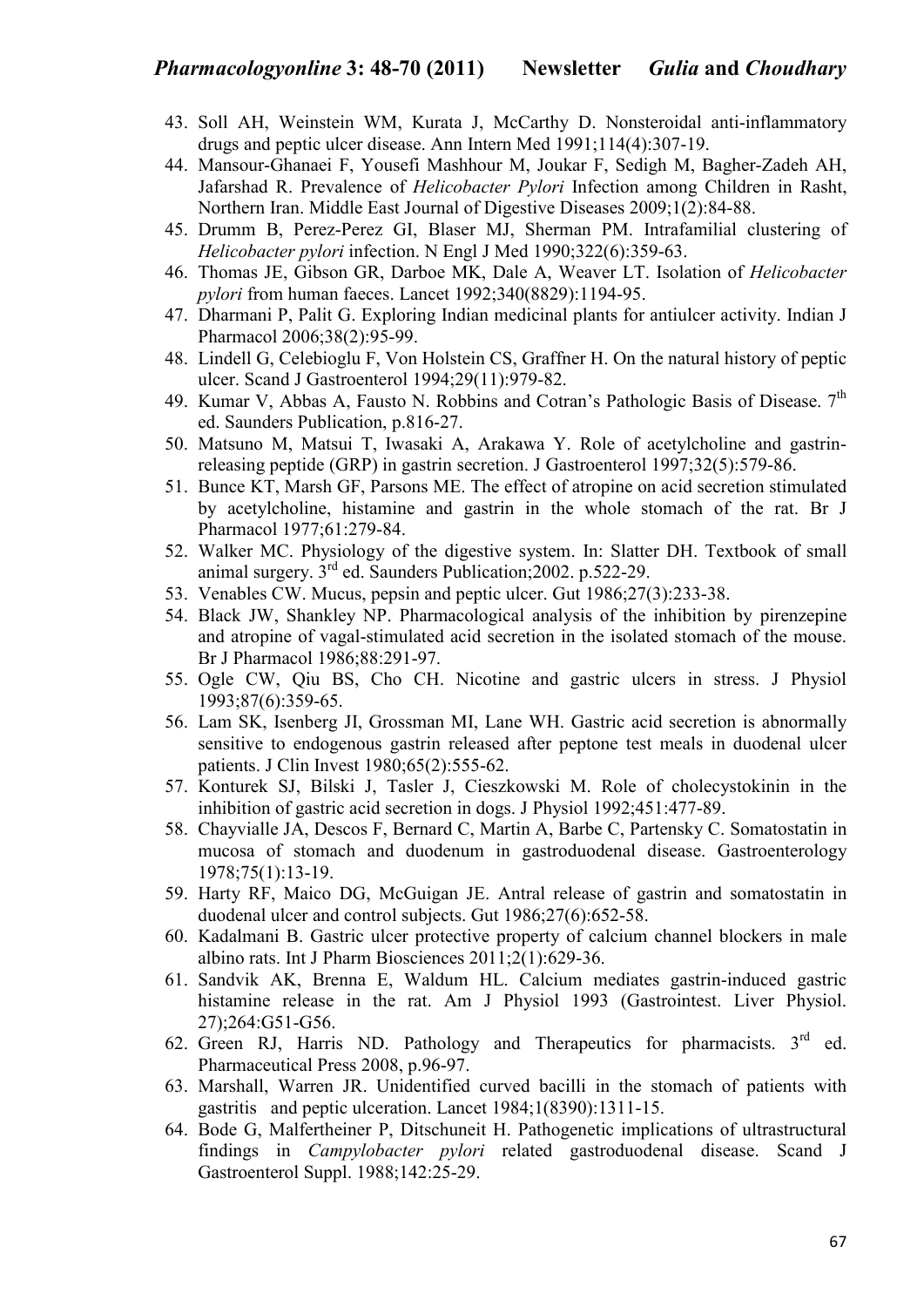- 65. Emody L, Carlsson A, Ljungh A, Wadstrom T. Mannose-resistant haemagglutination by *Campylobacter pylori*. Scand J Infect Dis 1988;20(3):353-54.
- 66. Goodwin CS, Armstrong JA, Marshall BJ. *Campylobacter pyloridis,* gastritis, and peptic ulceration. J Clin Pathol 1986;39:353-65.
- 67. Smoot DT, Mobley HLT, Gilliam T, Phelps P, Resau JH. Pedestal formation of *Helicobacter pylori* with gastric epithelial cells in vitro may require actin polymerization. Gastroenterology 1989;5:A127.
- 68. Megraud F, Neman-simha V, Brugmann D. Further evidence of the toxic effect of ammonia produced by *Helicobacter pylori* urease on human epithelial cells. Infect Immun 1992;60(5):1858-63.
- 69. Nelson DL, Cox MM. Lehninger-Principles of Biochemistry. 4th ed. New York: WH Freeman and company 2004, p.657-60.
- 70. Graham DY, Go MF, Evans DJ. Review Article: Urease, gastric ammonium/ammonia, and *Helicobacter pylori* – the past, the present, and recommendations for future research. Aliment Pharmacol Ther 1992;6(6):659-69.
- 71. Suzuki M, Miura S, Suematsu M, Fukumura D, Kurose I, Suzuki H, *et al*. *Helicobacter pylori*-associated ammonia production enhances neutrophil-dependent gastric mucosal cell injury. Am J Physiol 1992;263(5 Pt 1):G719-G725.
- 72. Mai UE, Perez-Perez GI, Allen JB, Wahl SM, Blaser MJ, Smith PD. Surface proteins from *Helicobacter pylori* exhibit chemotactic activity for human leukocytes and are present in gastric mucosa. J Exp Med 1992;175(2):517-25.
- 73. Nielsen H, Andersen LP. Chemotactic activity of *Helicobacter pylori* sonicate for human polymorphonuclear leucocytes and monocytes. Gut 1992;33(6):738-42.
- 74. Salim AS. The relationship between *Helicobacter pylori* and oxygen-derived free radicals in the mechanism of duodenal ulceration. Intern Med 1993;32(5):359-64.
- 75. Marshall BJ. Virulence and pathogenicity of *Helicobacter pylori*. J Gastroenterol Hepatol 1991;6(2):121-24.
- 76. Leunk RD, Johnson PT, David BC. Cytotoxic activity in broth-culture filtrates of *Campylobacter pylori*. J Med Microbiol 1988;26(2):93-99.
- 77. Tombola F, Morbiato L, Del Giudice G, Rappuoli R, Zoratti M, Papini E. The *Helicobacter pylori* VacA toxin is a urea permease that promotes urea diffusion across epithelia. J Clin Invest 2001;108(6):929-37.
- 78. Armstrong CP, Blower AL. Nonsteroidal anti-inflammatory drugs and life threatening complications of peptic ulceration. Gut 1987;28(5):527-32.
- 79. Faulkner G, Prichard P, Somerville K, Langman MJ. Aspirin and bleeding peptic ulcers in the elderly. Br Med J 1988;297(6659):1311-13.
- 80. Scheiman JM. NSAIDs, gastrointestinal injury, and cytoprotection. Gastroenterol Clin North Am 1996;25(2):279-98.
- 81. Scheiman JM. Pathogenesis of gastroduodenal injury due to non-steroidal antiinflammatory drugs: implications for prevention and therapy. Semin Arthritis Rheum 1992;21(4):201-10.
- 82. Mehanna AS. NSAIDs: Chemistry and pharmacological actions. Am J Pharm Educ 2003;67(2):1-7.
- 83. Garner A, Flemstrom G, Heylings JR. Effects of antiinflammatory Agents and prostaglandins on acid and bicarbonate secretions in the amphibian isolated gastric mucosa. Gastroenterology 1979;77(3):451-57.
- 84. Levi S, Walport MJ, Hodgson HJF, Goodlad RA, Lee CY, Stamp G, Wright NA. Inhibitory effect of non-steroidal anti-inflammatory drugs on mucosal cell proliferation associated with gastric ulcer healing. Lancet 1990;336(8719):840-43.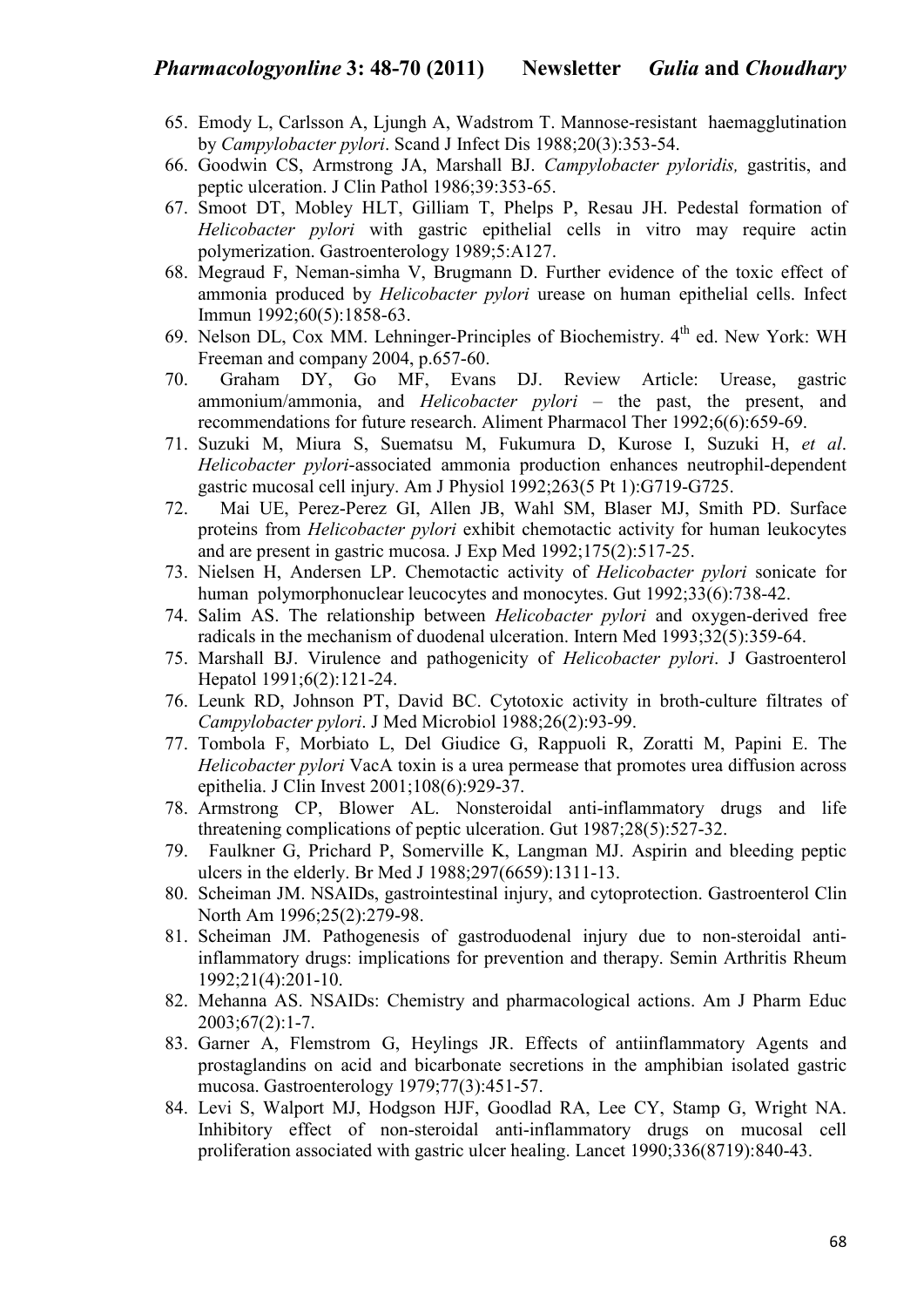- 85. Guslandi M, Foppa L, Fanti L, Sorghi M. Nonsteroidal anti-inflammatory drugs and gastric mucosal blood flow. J Clin Gastroenterol 1999;28(3):258-60.
- 86. Feldman M, Colturi TJ. Effect of Indomethacin on gastric acid and bicarbonate secretion in humans. Gastroenterology 1984;87(6):1339-43.
- 87. Rainsford KD. Mechanisms of gastrointestinal toxicity of non-steroidal antiinflammatory drugs. Scand J Gastroenterol 1989;24(Suppl 163):9-16.
- 88. Khayyal MT, Seif-El-Nasr M, El-Ghazaly MA, Okpanyi SN, Kelber O, Weiser D. Mechanisms involved in the gastro-protective effect of STW 5 (Iberogasts) and its components against ulcers and rebound acidity. Phytomedicine 2006;13(Suppl 5):56– 66.
- 89. Bardi DAA, Sarah Khan MA, Sabri SZ, Kadir FA, Mahmood AA, Zahra AA, *et al*. Anti-ulcerogenic activity of *Typhonium flagelliforme* aqueous leaf extract against ethanol-induced gastric mucosal injury in rats. Scientific Research and Essays 2011;6(15):3232-39.
- 90. Ohya Y, Guth PH. Ethanol-induced gastric mucosal blood flow and vascular permeability changes in the rat. Dig Dis Sci 1988;33(7):883-88.
- 91. Alrdahe SS, Abdulla MA, Razak SA, Kadir FA, Hassandarvish P. Gastroprotective activity of *Swietenia mahagoni* seed extract on ethanol-induced gastric mucosal injury in rats. World Acad Sci Eng Tech 2010;67:883-87.
- 92. Shetty R, Vijay Kumar K, Naidu MUR, Ratnakar KS. Effects of *Gingko biloba* extract on ethanol-induced gastric mucosal lesions in rats. Indian J Pharmacol 2000;32(5):313-17.
- 93. Remmer H, Kessler W, Einsele H, Hintze TH, Toranzo GDD, Gharaibeh AM, *et al*. Ethanol promotes oxygen-radical attack on proteins but not on lipids. Drug Metab Rev 1989;20(2-4):219-32.
- 94. Ligumsky M, Sestieri M, Okon F, Ginsburg I. Antioxidants inhibit ethanol-induced gastric injury in the rat: role of manganese, glycine, and carotene. Scand J Gastroenterol 1995;30(9):854-60.
- 95. Walker V, Taylor WH. Cigarette smoking, chronic peptic ulceration, and pepsin I secretion. Gut  $1979:20(11):971-76$ .
- 96. Maity P, Biswas K, Roy S, Banerjee RK, Bandyopadhyay U. Smoking and the pathogenesis of gastroduodenal ulcer--recent mechanistic update. Mol Cell Biochem 2003;253(1-2):329-38.
- 97. Peterson WL. The influence of food, beverages and NSAIDs on gastric acid secretion and mucosal integrity. Yale J Biol Med 1996;69:81-84.
- 98. Malhotra SL. A comparison of unrefined wheat and rice diets in the management of duodenal ulcer. Postgrad Med J 1978;54(627):6-9.
- 99. Sen S, Chakraborty R, De B, Mazumder J. Plants and phytochemicals for peptic ulcer: An overview. Phcog Review 2009;3(6):270-79.
- 100. Sairam K, Rao CV, DoraBabu M, Vijay Kumar K, Agrawal VK, Goel RK. Antiulcerogenic effect of methanolic extract of *Emblica officinalis*: an experimental study. J Ethnopharmacol 2002;82(1):1-9.
- 101. Thamotharan G, Sekar G, Ganesh T, Sen S, Chakraborty R, Senthil Kumar N. Antiulcerogenic effects of *Lantana camara* linn. leaves on *in vivo* test models in rats. Asian J Pharm Clin Res 2010;3(3):57-60.
- 102. Enaganti S. Peptic ulcer disease the disease and non drug treatment. Hospital Pharmacist 2006;13:239-43.
- 103. Han SW, Flamm R, Hachem CY, Kim HY, Clarridge JE, Evans DG, *et al*. Transport and storage of *Helicobacter pylori* from gastric mucosal biopsies and clinical isolates. Eur J Clin Microbiol Infect Dis 1995;14(4):349-52.